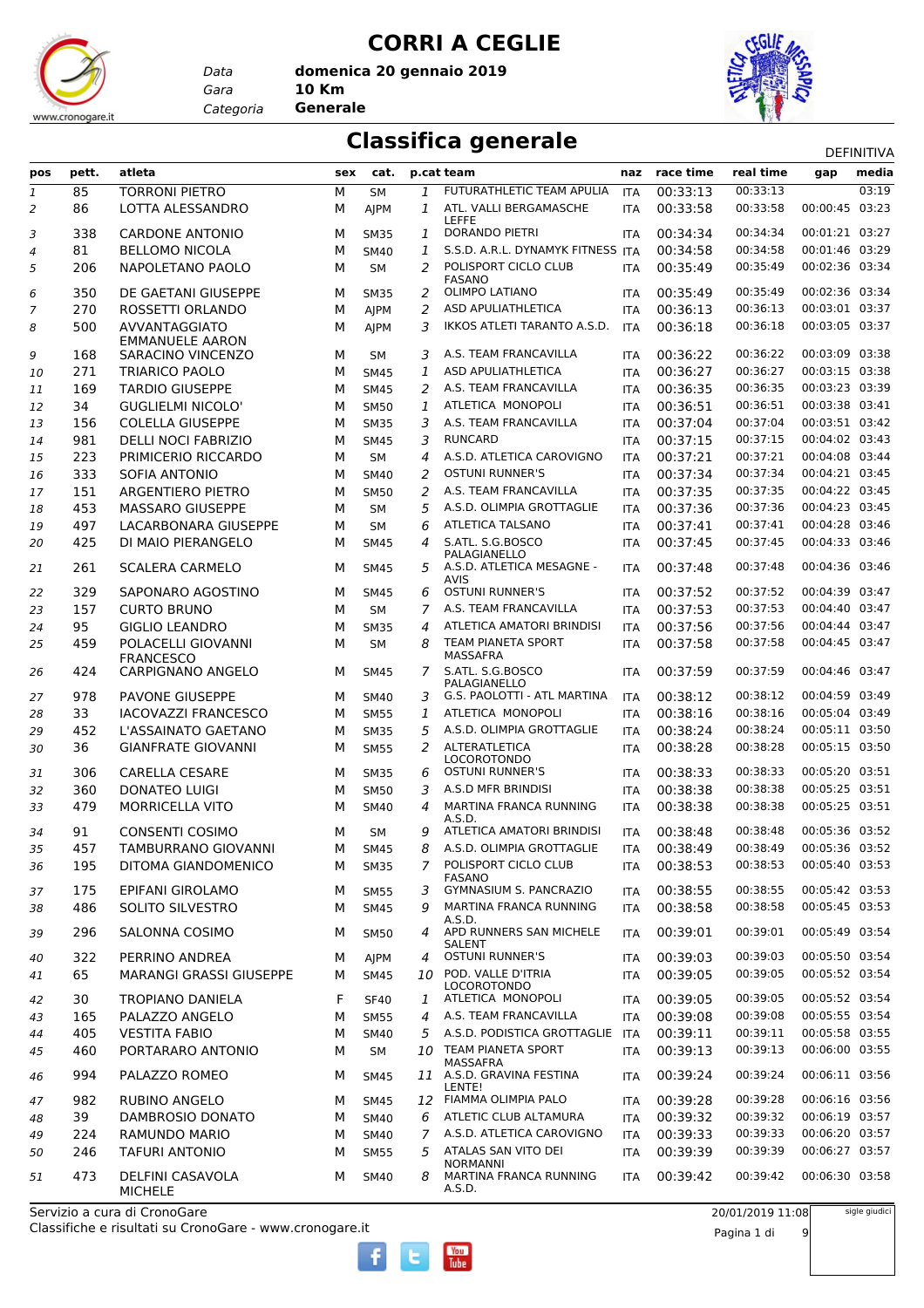| pos      | pett.      | atleta                                        | sex    | cat.                       |                | p.cat team                                            | naz               | race time            | real time            | gap                              | media |
|----------|------------|-----------------------------------------------|--------|----------------------------|----------------|-------------------------------------------------------|-------------------|----------------------|----------------------|----------------------------------|-------|
| 52       | 71         | <b>VENTIMIGLIA CARMELO</b>                    | М      | <b>SM50</b>                | 5.             | GIOIA RUNNING A.S.D.                                  | <b>ITA</b>        | 00:39:44             | 00:39:44             | 00:06:32 03:58                   |       |
| 53       | 390        | SANTORO GIOVANNI CIRO                         | м      | <b>SM35</b>                | 8              | A.S.D. PODISTICA GROTTAGLIE                           | ITA               | 00:39:52             | 00:39:52             | 00:06:39 03:59                   |       |
| 54       | 24         | <b>CISTERNINO FRANCESCO</b>                   | М      | <b>SM55</b>                | 6              | G.S.P. III REGIONE AEREA BARI                         | <b>ITA</b>        | 00:39:54             | 00:39:54             | 00:06:41 03:59                   |       |
| 55       | 278        | <b>GALLICCHIO GIANVITO</b>                    | М      | <b>SM</b>                  | 11             | ATLETICA CEGLIE MESSAPICA                             | <b>ITA</b>        | 00:39:56             | 00:39:56             | 00:06:43 03:59                   |       |
| 56       | 274        | ARGENTIERO STEFANO                            | М      | <b>SM40</b>                | 9              | ATLETICA CEGLIE MESSAPICA                             | <b>ITA</b>        | 00:39:57             | 00:39:57             | 00:06:44 03:59                   |       |
| 57       | 971        | <b>VALENTE SALVATORE</b>                      | М      | <b>SM40</b>                | 10             | <b>RUNCARD</b>                                        | <b>ITA</b>        | 00:39:57             | 00:39:57             | 00:06:45 03:59                   |       |
| 58       | 211        | POTENZA LEONARDO                              | М      | <b>SM50</b>                | 6              | POLISPORT CICLO CLUB<br><b>FASANO</b>                 | <b>ITA</b>        | 00:39:58             | 00:39:58             | 00:06:46 03:59                   |       |
| 59       | 308        | <b>CERVELLERA DAVIDE</b>                      | М      | SМ                         | 12             | <b>OSTUNI RUNNER'S</b>                                | ITA               | 00:40:00             | 00:40:00             | 00:06:47 03:59                   |       |
| 60       | 330        | <b>SASSO SALVATORE</b>                        | М      | <b>SM</b>                  | 13             | <b>OSTUNI RUNNER'S</b>                                | <b>ITA</b>        | 00:40:00             | 00:40:00             | 00:06:47 03:59                   |       |
| 61       | 160        | <b>GIANGASPERO MASSIMO</b>                    | М      | <b>SM</b>                  | 14             | A.S. TEAM FRANCAVILLA                                 | <b>ITA</b>        | 00:40:04             | 00:40:04             | 00:06:51 04:00                   |       |
| 62       | 225        | <b>VALENTE FRANCESCO</b>                      | М      | <b>SM55</b>                | $\overline{7}$ | A.S.D. ATLETICA CAROVIGNO                             | <b>ITA</b>        | 00:40:04             | 00:40:04             | 00:06:51 04:00                   |       |
| 63       | 311        | <b>LANZILOTTA MINO</b>                        | М      | <b>SM45</b>                | 13             | <b>OSTUNI RUNNER'S</b>                                | <b>ITA</b>        | 00:40:07             | 00:40:07             | 00:06:54 04:00                   |       |
| 64       | 355        | <b>COMES MASSIMO</b>                          | М      | <b>SM40</b>                | 11             | <b>TEAM FUORISOGLIA</b>                               | <b>ITA</b>        | 00:40:08             | 00:40:08             | 00:06:55 04:00                   |       |
| 65       | 997        | <b>CARRAPA ANTONIO</b>                        | М      | <b>SM45</b>                | 14             | A. POL. DIL. AMICI GIALLOROSSI ITA                    |                   | 00:40:10             | 00:40:10             | 00:06:57 04:00                   |       |
| 66       | 443        | PAPAPIETRO COSIMO                             | м      | <b>SM65</b>                | 1              | TOP RUNNERS LATERZA                                   | <b>ITA</b>        | 00:40:13             | 00:40:13             | 00:07:00 04:01                   |       |
| 67       | 496        | <b>BUZZACCHINO MASSIMO</b>                    | М      | <b>SM</b>                  | 15             | <b>ATLETICA CRISPIANO</b>                             | <b>ITA</b>        | 00:40:17             | 00:40:17             | 00:07:05 04:01                   |       |
| 68       | 272        | <b>CISTERNINO MARCO</b>                       | М      | <b>SM60</b>                | 1              | <b>ASD APULIATHLETICA</b>                             | <b>ITA</b>        | 00:40:17             | 00:40:17             | 00:07:05 04:01                   |       |
| 69       | 448        | <b>CASTELLI MARCO</b>                         | м      | <b>SM</b>                  | 16             | POD. CAROSINO JONICA&HIRIA                            | ITA               | 00:40:18             | 00:40:18             | 00:07:05 04:01                   |       |
|          |            |                                               |        |                            |                | MES                                                   |                   |                      |                      |                                  |       |
| 70       | 642        | SOLAZZO IVAN                                  | м      | <b>SM40</b>                | 12             | <b>RUNCARD</b>                                        | <b>ITA</b>        | 00:40:20             | 00:40:20             | 00:07:07 04:01                   |       |
| 71       | 18         | <b>NANNA SILVIO</b>                           | м      | <b>SM35</b>                | 9              | A.A.'E. MANZARI'<br>CASAMASSIMA                       | <b>ITA</b>        | 00:40:22             | 00:40:22             | 00:07:10 04:02                   |       |
| 72       | 380        | CAVALLO VITTORIO                              | М      | <b>SM55</b>                | 8              | A.S.D. PODISTICA GROTTAGLIE                           | ITA               | 00:40:24             | 00:40:24             | 00:07:11 04:02                   |       |
| 73       | 429        | <b>NARCISI FABRIZIO</b>                       | М      | <b>SM60</b>                | 2              | G.S. PAOLOTTI - ATL MARTINA                           | <b>ITA</b>        | 00:40:27             | 00:40:27             | 00:07:15 04:02                   |       |
| 74       | 255        | <b>GIANNINI GABRIELE</b>                      | М      | <b>SM35</b>                |                | 10 A.S.D. ATLETICA MESAGNE -                          | ITA               | 00:40:32             | 00:40:32             | 00:07:19 04:03                   |       |
| 75       | 391        | SPAGNULO DONATELLO                            | м      | <b>SM40</b>                | 13             | <b>AVIS</b><br>A.S.D. PODISTICA GROTTAGLIE            | ITA               | 00:40:35             | 00:40:35             | 00:07:22 04:03                   |       |
| 76       | 158        | DELLA CORTE SALVATORE                         | М      | <b>SM50</b>                | $\overline{7}$ | A.S. TEAM FRANCAVILLA                                 | <b>ITA</b>        | 00:40:37             | 00:40:37             | 00:07:24 04:03                   |       |
| 77       | 37         | <b>D'APRILE GIOVANNI</b>                      | М      | <b>SM60</b>                | 3              | ATLETIC CLUB ALTAMURA                                 | <b>ITA</b>        | 00:40:39             | 00:40:39             | 00:07:26 04:03                   |       |
| 78       | 148        | <b>TRIARICO ANGELO</b>                        | м      | <b>SM45</b>                | 15             | ATLETICA CITTA' BIANCA                                | <b>ITA</b>        | 00:40:45             | 00:40:45             | 00:07:32 04:04                   |       |
| 79       | 372        | <b>MANGIERI FRANCESCO</b>                     | М      | <b>SM55</b>                | 9              | <b>G.S. ATHLOS MATERA</b>                             | <b>ITA</b>        | 00:40:48             | 00:40:48             | 00:07:35 04:04                   |       |
| 80       | 494        | SOLITO ROCCO                                  | М      | <b>SM45</b>                |                | 16 MARTINA FRANCA RUNNING                             | <b>ITA</b>        | 00:40:51             | 00:40:51             | 00:07:38 04:05                   |       |
|          |            |                                               |        |                            |                | A.S.D.                                                |                   |                      | 00:40:55             | 00:07:43 04:05                   |       |
| 81       | 402<br>476 | <b>VAMPO GIUSEPPE</b>                         | м      | <b>SM50</b>                | 8<br>9         | A.S.D. PODISTICA GROTTAGLIE<br>MARTINA FRANCA RUNNING | ITA               | 00:40:55<br>00:40:59 | 00:40:59             | 00:07:46 04:05                   |       |
| 82       |            | LAFORNARA MICHELE                             | М      | <b>SM50</b>                |                | A.S.D.                                                | <b>ITA</b>        |                      |                      |                                  |       |
| 83       | 319        | MELPIGNANO ALFONSO                            | м      | <b>SM40</b>                | 14             | <b>OSTUNI RUNNER'S</b>                                | ITA               | 00:41:00             | 00:41:00             | 00:07:48 04:05                   |       |
| 84       | 969        | <b>SEMERARO GINO</b>                          | м      | SM40                       | 15             | RUNCARD                                               | <b>ITA</b>        | 00:41:02             | 00:41:02             | 00:07:49 04:06                   |       |
| 85       | 266        | <b>DRAGONE FERDINANDO</b>                     | м      | <b>SM35</b>                | 11             | <b>FOLGORE BRINDISI</b>                               | <b>ITA</b>        | 00:41:03             | 00:41:03             | 00:07:51 04:06                   |       |
| 86       | 640        | LA TORRE EMILIANO                             | М      | <b>SM45</b>                | 17             | <b>RUNCARD</b>                                        | <b>ITA</b>        | 00:41:04             | 00:41:04             | 00:07:51 04:06                   |       |
| 87       | 17         | <b>MAGNIFICO RAFFAELE</b>                     | м      | <b>SM50</b>                |                | 10 A.A.'E. MANZARI'<br>CASAMASSIMA                    | <b>ITA</b>        | 00:41:07             | 00:41:07             | 00:07:54 04:06                   |       |
| 88       | 252        | <b>BUFFO ORLANDO</b>                          | м      | <b>SM50</b>                |                | 11 A.S.D. ATLETICA MESAGNE -                          | ITA               | 00:41:08             | 00:41:08             | 00:07:55 04:06                   |       |
|          |            |                                               |        |                            |                | <b>AVIS</b>                                           |                   |                      |                      |                                  |       |
| 89       | 174        | DEVICENTI CLAUDIO                             | м      | <b>SM45</b>                |                | 18 GYMNASIUM S. PANCRAZIO<br>12 ATLETICA MONOPOLI     | <b>ITA</b>        | 00:41:09             | 00:41:09<br>00:41:15 | 00:07:56 04:06<br>00:08:02 04:07 |       |
| 90       | 27<br>654  | ABBATANTUONO GAETANO<br><b>MARTINA PIETRO</b> | М<br>м | <b>SM35</b><br><b>SM45</b> |                | 19 RUNCARD                                            | ITA               | 00:41:15<br>00:41:15 | 00:41:15             | 00:08:02 04:07                   |       |
| 91<br>92 | 294        | LODEDO ANTONIO                                | м      | <b>SM55</b>                |                | 10 APD RUNNERS SAN MICHELE                            | ITA<br><b>ITA</b> | 00:41:18             | 00:41:18             | 00:08:06 04:07                   |       |
|          |            |                                               |        |                            |                | <b>SALENT</b>                                         |                   |                      |                      |                                  |       |
| 93       | 114        | <b>DELLI FIORI RAFFAELE</b>                   | М      | <b>SM60</b>                |                | 4 A.S. ATLETICA LATIANO                               | <b>ITA</b>        | 00:41:19             | 00:41:19             | 00:08:07 04:07                   |       |
| 94       | 347        | <b>VERGINE COSIMO</b>                         | м      | SM40                       |                | 16 PODISMO SPV MY DOMO                                | ITA               | 00:41:26             | 00:41:26             | 00:08:13 04:08                   |       |
| 95       | 126        | <b>BARNABA FRANCESCO</b>                      | М      | <b>SM45</b>                |                | 20 ATLETICA CITTA' BIANCA                             | ITA               | 00:41:31             | 00:41:31             | 00:08:18 04:09                   |       |
| 96       | 167        | SALERNO LUIGI                                 | М      | <b>SM40</b>                |                | 17 A.S. TEAM FRANCAVILLA                              | ITA               | 00:41:33             | 00:41:33             | 00:08:21 04:09                   |       |
| 97       | 244        | RUGGIERO GIUSEPPE                             | м      | SM40                       |                | 18 ATALAS SAN VITO DEI<br><b>NORMANNI</b>             | ITA               | 00:41:35             | 00:41:35             | 00:08:22 04:09                   |       |
| 98       | 56         | SAMELE NICOLA                                 | М      | <b>SM55</b>                |                | 11 A.S. ATLETICA POLIGNANO                            | ITA               | 00:41:37             | 00:41:37             | 00:08:24 04:09                   |       |
| 99       | 208        | <b>OLIVE STEFANO</b>                          | м      | SM40                       | 19             | POLISPORT CICLO CLUB                                  | <b>ITA</b>        | 00:41:38             | 00:41:38             | 00:08:25 04:09                   |       |
|          | 59         | ACQUAVIVA MASSIMILIANO                        |        |                            |                | <b>FASANO</b><br>21 POD. VALLE D'ITRIA                |                   | 00:41:39             | 00:41:39             | 00:08:26 04:09                   |       |
| 100      |            |                                               | м      | <b>SM45</b>                |                | LOCOROTONDO                                           | <b>ITA</b>        |                      |                      |                                  |       |
| 101      | 970        | PETRELLI MICHELE                              | м      | <b>SM55</b>                |                | 12 RUNCARD                                            | <b>ITA</b>        | 00:41:42             | 00:41:42             | 00:08:29 04:10                   |       |
| 102      | 336        | <b>MENGA MARIO</b>                            | М      | <b>SM45</b>                |                | 22 OSTUNI RUNNER'S                                    | <b>ITA</b>        | 00:41:43             | 00:41:43             | 00:08:31 04:10                   |       |
| 103      | 196        | DONNALOIA GIUSEPPE                            | м      | <b>SM45</b>                | 23             | POLISPORT CICLO CLUB                                  | ITA               | 00:41:44             | 00:41:44             | 00:08:32 04:10                   |       |
| 104      | 40         | LOGRANO GIUSEPPE MARIA<br>A                   | м      | <b>SM50</b>                |                | <b>FASANO</b><br>12 ATLETIC CLUB ALTAMURA             | <b>ITA</b>        | 00:41:46             | 00:41:46             | 00:08:34 04:10                   |       |
| 105      | 413        | <b>CAMPANELLI FRANCESCO</b>                   | М      | SM60                       | 5              | CORRERE E' SALUTE MOTTOLA                             | <b>ITA</b>        | 00:41:47             | 00:41:47             | 00:08:34 04:10                   |       |
| 106      | 22         | <b>BAGNULO LUIGI</b>                          | М      | <b>SM55</b>                | 13             | G.S.P. III REGIONE AEREA BARI                         | <b>ITA</b>        | 00:41:50             | 00:41:50             | 00:08:37 04:10                   |       |
| 107      | 321        | PACIFICO GIOVANNI                             | М      | SM40                       | 20             | <b>OSTUNI RUNNER'S</b>                                | <b>ITA</b>        | 00:41:58             | 00:41:58             | 00:08:45 04:11                   |       |
| 108      | 227        | AOUICHAOUI ADEL                               | М      | SM40                       |                | 21 A.S.D. ATLETICA CAROVIGNO                          | <b>ITA</b>        | 00:42:06             | 00:42:06             | 00:08:53 04:12                   |       |
|          |            |                                               |        |                            |                |                                                       |                   |                      |                      |                                  |       |

Classifiche e risultati su CronoGare - www.cronogare.it Servizio a cura di CronoGare

20/01/2019 11:08

Pagina 2 di 9

sigle giudici

 $\begin{bmatrix}\n\frac{\text{Vou}}{\text{Iube}}\n\end{bmatrix}$ f É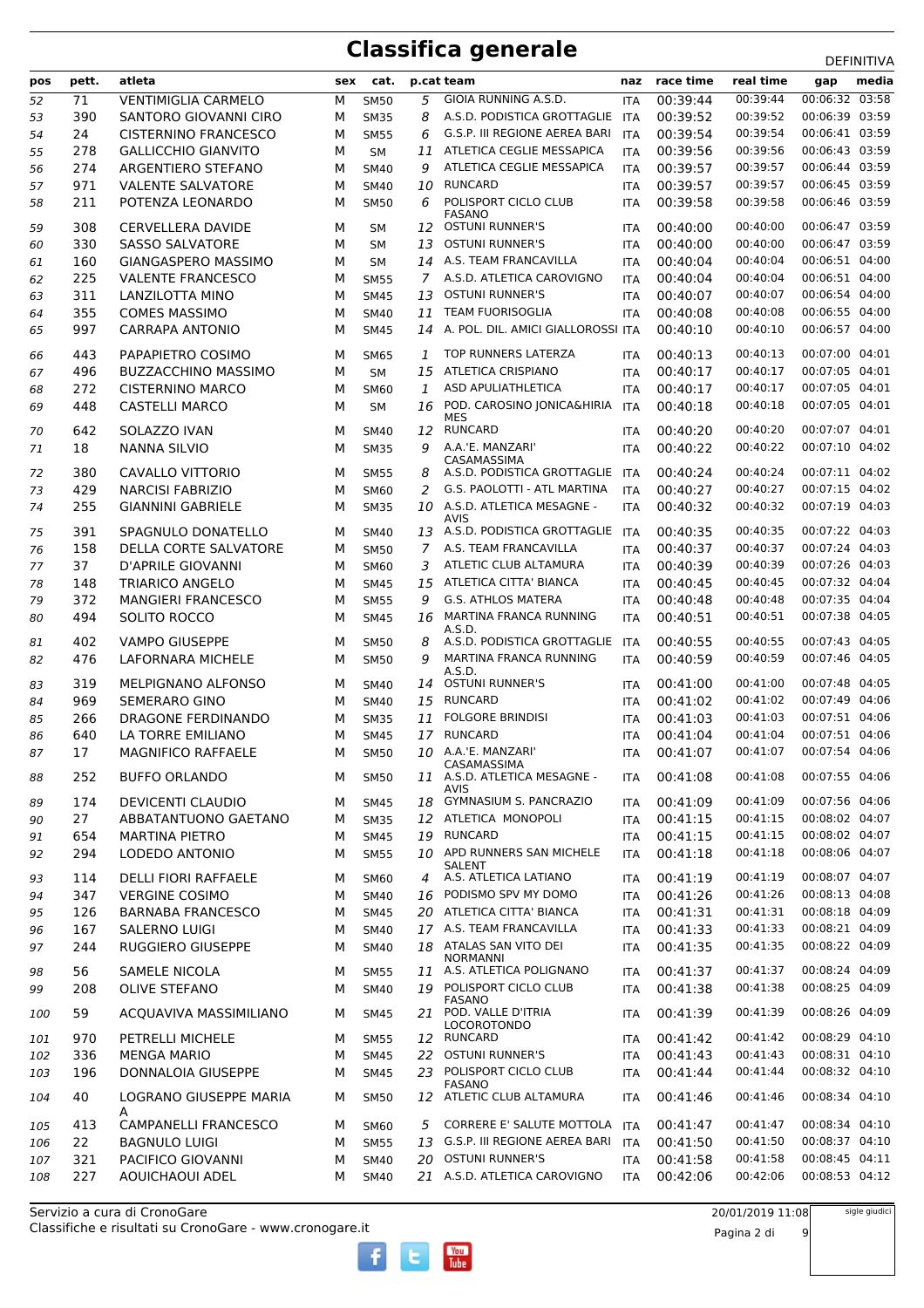|            |            |                                              |        |                            |         |                                                             |                          |                      |                      | DEFINITIVA                       |
|------------|------------|----------------------------------------------|--------|----------------------------|---------|-------------------------------------------------------------|--------------------------|----------------------|----------------------|----------------------------------|
| pos        | pett.      | atleta                                       | sex    | cat.                       |         | p.cat team                                                  | naz                      | race time            | real time            | media<br>gap                     |
| 109        | 250        | APRUZZI ANGELO                               | М      | <b>SM45</b>                |         | 24 A.S.D. ATLETICA MESAGNE -                                | <b>ITA</b>               | 00:42:09             | 00:42:09             | 00:08:56 04:12                   |
| 110        | 197        | <b>GRASSI PIETRO</b>                         | м      | <b>SM45</b>                | 25      | AVIS<br>POLISPORT CICLO CLUB<br><b>FASANO</b>               | <b>ITA</b>               | 00:42:09             | 00:42:09             | 00:08:57 04:12                   |
| 111        | 142        | <b>NOBILE GIOVANNI</b>                       | м      | <b>SM40</b>                |         | 22 ATLETICA CITTA' BIANCA                                   | <b>ITA</b>               | 00:42:10             | 00:42:10             | 00:08:57 04:12                   |
| 112        | 358        | <b>BRESCIA MARIO</b>                         | M      | <b>SM35</b>                | 13      | A.S.D MFR BRINDISI                                          | <b>ITA</b>               | 00:42:12             | 00:42:12             | 00:08:59 04:13                   |
| 113        | 143        | PARISI GIOVANNI                              | M      | <b>SM50</b>                | 13      | ATLETICA CITTA' BIANCA                                      | <b>ITA</b>               | 00:42:14             | 00:42:14             | 00:09:01 04:13                   |
| 114        | 447        | <b>CASSANO ANTONIO</b>                       | М      | <b>SM</b>                  |         | 17 POD. CAROSINO JONICA&HIRIA                               | ITA                      | 00:42:17             | 00:42:17             | 00:09:04 04:13                   |
| 115        | 67         | <b>MARINELLI ORAZIO</b>                      | м      | <b>SM35</b>                | 14      | <b>MES</b><br>AVIS IN CORSA CONVERSANO                      | <b>ITA</b>               | 00:42:18             | 00:42:18             | 00:09:05 04:13                   |
|            |            | <b>GRAZIANO</b>                              |        |                            |         |                                                             |                          |                      |                      |                                  |
| 116        | 451        | DE AMICIS GIUSEPPE                           | м      | <b>SM40</b>                | 23      | A.S.D. OLIMPIA GROTTAGLIE                                   | <b>ITA</b>               | 00:42:19             | 00:42:19             | 00:09:06 04:13                   |
| 117        | 212        | <b>RODIO VITO</b>                            | M      | <b>SM40</b>                | 24      | POLISPORT CICLO CLUB<br>FASANO                              | <b>ITA</b>               | 00:42:24             | 00:42:24             | 00:09:12 04:14                   |
| 118        | 966        | LORUSSO ANTONIO                              | M      | <b>SM55</b>                |         | 14 RUNCARD                                                  | <b>ITA</b>               | 00:42:27             | 00:42:27             | 00:09:14 04:14                   |
| 119        | 29         | <b>MASTROROSA DELIA</b>                      | F      | <b>SF35</b>                | 1       | ATLETICA MONOPOLI                                           | <b>ITA</b>               | 00:42:28             | 00:42:28             | 00:09:15 04:14                   |
| 120        | 73         | CARRIERA LEONARDO                            | М      | <b>SM35</b>                | 15      | ALBEROBELLO RUNNING ASD                                     | <b>ITA</b>               | 00:42:29             | 00:42:29             | 00:09:17 04:14                   |
| 121        | 280        | <b>LERNA ANTONIO</b>                         | M      | <b>SM50</b>                | 14      | ATLETICA CEGLIE MESSAPICA                                   | <b>ITA</b>               | 00:42:30             | 00:42:30             | 00:09:17 04:14                   |
| 122        | 465        | <b>ACQUAVIVA SILVIA</b>                      | F      | <b>SF40</b>                | 2       | MARTINA FRANCA RUNNING                                      | ITA                      | 00:42:31             | 00:42:31             | 00:09:19 04:15                   |
| 123        | 207        | <b>OLIVE FEDERICO</b>                        | м      | <b>SM50</b>                |         | A.S.D.<br>15 POLISPORT CICLO CLUB                           | <b>ITA</b>               | 00:42:39             | 00:42:39             | 00:09:26 04:15                   |
| 124        | 385        | <b>MANIGRASSO PIETRO</b>                     | М      | <b>SM35</b>                | 16      | <b>FASANO</b><br>A.S.D. PODISTICA GROTTAGLIE                | ITA                      | 00:42:49             | 00:42:49             | 00:09:36 04:16                   |
| 125        | 481        | POLIZIO MAIKOL                               | м      | <b>SM</b>                  | 18      | MARTINA FRANCA RUNNING                                      | <b>ITA</b>               | 00:42:51             | 00:42:51             | 00:09:38 04:17                   |
|            |            |                                              |        |                            |         | A.S.D.                                                      |                          |                      |                      |                                  |
| 126        | 72         | <b>ADDANTE NICOLA</b>                        | M      | <b>SM55</b>                |         | 15 ALBEROBELLO RUNNING ASD                                  | <b>ITA</b>               | 00:43:00             | 00:43:00             | 00:09:47 04:17                   |
| 127        | 968        | CANDITA ANTONIO                              | M      | <b>SM40</b>                | 25      | RUNCARD                                                     | <b>ITA</b>               | 00:43:05             | 00:43:05             | 00:09:52 04:18                   |
| 128        | 119        | <b>FAGGIANO COSIMO</b>                       | М      | <b>SM50</b>                | 16      | A.S. ATLETICA LATIANO                                       | <b>ITA</b>               | 00:43:08             | 00:43:08             | 00:09:55 04:18                   |
| 129        | 219        | <b>VENTRELLA GIUSEPPE</b>                    | M      | <b>SM45</b>                | 26      | POLISPORT CICLO CLUB                                        | <b>ITA</b>               | 00:43:18             | 00:43:18             | 00:10:05 04:19                   |
|            |            |                                              |        |                            |         | <b>FASANO</b>                                               |                          |                      |                      |                                  |
| 130        | 256        | <b>GUARINI GIOVANNI</b>                      | M      | <b>SM50</b>                |         | 17 A.S.D. ATLETICA MESAGNE -<br>AVIS                        | <b>ITA</b>               | 00:43:22             | 00:43:22             | 00:10:10 04:20                   |
| 131        | 96         | <b>GRECO DECIMO</b><br><b>FRANCESCO</b>      | м      | <b>SM40</b>                |         | 26 ATLETICA AMATORI BRINDISI                                | <b>ITA</b>               | 00:43:32             | 00:43:32             | 00:10:19 04:21                   |
| 132        | 335        | <b>VETRANO MARIO</b>                         | м      | <b>SM</b>                  | 19      | <b>OSTUNI RUNNER'S</b>                                      | <b>ITA</b>               | 00:43:35             | 00:43:35             | 00:10:22 04:21                   |
| 133        | 149        | <b>VALENTE FRANCESCO</b>                     | М      | <b>SM55</b>                | 16      | ATLETICA CITTA' BIANCA                                      | <b>ITA</b>               | 00:43:38             | 00:43:38             | 00:10:26 04:21                   |
| 134        | 498        | <b>RUSSO GIUSEPPINA</b>                      | F      | <b>SF40</b>                | 3       | <b>ATLETICA TALSANO</b>                                     | <b>ITA</b>               | 00:43:39             | 00:43:39             | 00:10:26 04:21                   |
| 135        | 55         | <b>SAMELE GIANLUCA</b>                       | М      | <b>SM</b>                  | 20      | A.S. ATLETICA POLIGNANO                                     | <b>ITA</b>               | 00:43:41             | 00:43:41             | 00:10:28 04:22                   |
| 136        | 471        | <b>COLUCCI GIOVANNI</b>                      | M      | <b>SM35</b>                | 17      | MARTINA FRANCA RUNNING<br>A.S.D.                            | <b>ITA</b>               | 00:43:41             | 00:43:41             | 00:10:28 04:22                   |
| 137        | 382        | D'AMATO PIETRO                               | M      | <b>SM50</b>                | 18      | A.S.D. PODISTICA GROTTAGLIE                                 | ITA                      | 00:43:41             | 00:43:41             | 00:10:28 04:22                   |
| 138        | 482        | PRICCI GIUSEPPE GIACOMO                      | М      | <b>SM50</b>                | 19      | MARTINA FRANCA RUNNING<br>A.S.D.                            | <b>ITA</b>               | 00:43:42             | 00:43:42             | 00:10:30 04:22<br>00:10:31 04:22 |
| 139        | 449        | <b>CAPUTI ONOFRIO</b>                        | M      | <b>SM35</b>                | 18      | A.S.D. TRIATHLON TARANTO                                    | <b>ITA</b>               | 00:43:44             | 00:43:44             |                                  |
| 140<br>141 | 441<br>315 | <b>FEDELE GIUSEPPE</b><br>DE LUCA ALESSANDRA | м<br>F | <b>SM50</b><br><b>SF40</b> | 20<br>4 | A.S.D ATL. PODISTICA<br>PALAGIANO<br><b>OSTUNI RUNNER'S</b> | <b>ITA</b><br><b>ITA</b> | 00:43:46<br>00:43:47 | 00:43:46<br>00:43:47 | 00:10:34 04:22<br>00:10:35 04:22 |
| 142        | 406        | <b>ALFEO GIOVANNI</b>                        | М      | <b>SM55</b>                |         | 17 A.S.D. PODISTICA GROTTAGLIE                              | ITA                      | 00:43:59             | 00:43:59             | 00:10:46 04:23                   |
| 143        | 243        | PIGNATELLI CARLO                             | М      | <b>SM50</b>                |         | 21 ATALAS SAN VITO DEI<br><b>NORMANNI</b>                   | <b>ITA</b>               | 00:44:00             | 00:44:00             | 00:10:48 04:23                   |
| 144        | 232        | EPIFANI ORONZO                               | М      | <b>SM45</b>                |         | 27 A.S.D. ATLETICA CAROVIGNO                                | <b>ITA</b>               | 00:44:01             | 00:44:01             | 00:10:49 04:24                   |
| 145        | 281        | LIGORIO STEFANO                              | М      | SM40                       |         | 27 ATLETICA CEGLIE MESSAPICA                                | <b>ITA</b>               | 00:44:02             | 00:44:02             | 00:10:49 04:24                   |
| 146        | 362        | SETTANNI GERARDO                             | М      | SM60                       | 6       | A.S.D MFR BRINDISI                                          | <b>ITA</b>               | 00:44:02             | 00:44:02             | 00:10:49 04:24                   |
| 147        | 200        | LANZELLOTTA PIETRO                           | М      | <b>SM45</b>                |         | 28 POLISPORT CICLO CLUB<br><b>FASANO</b>                    | ITA                      | 00:44:04             | 00:44:04             | 00:10:51 04:24                   |
| 148        | 367        | <b>ZITO ANDREA</b>                           | М      | <b>SM40</b>                |         | 28 A.S.D. TRE CASALI                                        | <b>ITA</b>               | 00:44:11             | 00:44:11             | 00:10:58 04:25                   |
| 149        | 222        | <b>NARCISI MARTINO</b>                       | М      | <b>SM40</b>                | 29      | A.S.D. ATLETICA CAROVIGNO                                   | <b>ITA</b>               | 00:44:12             | 00:44:12             | 00:10:59 04:25                   |
| 150        | 191        | <b>CACUCCI PASQUALE</b>                      | М      | <b>SM40</b>                |         | 30 POLISPORT CICLO CLUB<br><b>FASANO</b>                    | ITA                      | 00:44:16             | 00:44:16             | 00:11:03 04:25                   |
| 151        | 226        | SAPONARO COSIMO                              | М      | <b>SM45</b>                |         | 29 A.S.D. ATLETICA CAROVIGNO                                | ITA                      | 00:44:18             | 00:44:18             | 00:11:05 04:25                   |
| 152        | 412        | MARAZITA LUIGI                               | М      | SM40                       |         | 31 A.S PODISTICA TARAS                                      | <b>ITA</b>               | 00:44:21             | 00:44:21             | 00:11:09 04:26                   |
| 153        | 70         | PACE DANIELE                                 | м      | <b>SM50</b>                |         | 22 A.S.D. NADIR ON THE ROAD -<br><b>PUT</b>                 | <b>ITA</b>               | 00:44:22             | 00:44:22             | 00:11:10 04:26                   |
| 154        | 967        | <b>FESTINANTE GIACINTO</b>                   | М      | <b>SM40</b>                |         | 32 RUNCARD                                                  | <b>ITA</b>               | 00:44:26             | 00:44:26             | 00:11:13 04:26                   |
| 155        | 450        | <b>MISCEO ANDREA</b>                         | М      | SM60                       |         | 7 A.S.D. TRIATHLON TARANTO                                  | <b>ITA</b>               | 00:44:27             | 00:44:27             | 00:11:14 04:26                   |
| 156        | 337        | <b>NACCI FRANCESCO</b>                       | М      | <b>SM40</b>                |         | 33 OSTUNI RUNNER'S                                          | <b>ITA</b>               | 00:44:28             | 00:44:28             | 00:11:16 04:26                   |
| 157        | 379        | BRITTANNICO ELVIRA                           | F      | <b>SF40</b>                |         | 5 A.S.D. PODISTICA GROTTAGLIE ITA                           |                          | 00:44:29             | 00:44:29             | 00:11:17 04:26                   |
| 158        | 326        | SACCHI PASQUALE                              | М      | SM                         | 21      | <b>OSTUNI RUNNER'S</b>                                      | <b>ITA</b>               | 00:44:35             | 00:44:35             | 00:11:23 04:27                   |
| 159        | 638        | SANTORO PIERO                                | М      | <b>SM40</b>                | 34      | <b>RUNCARD</b>                                              | <b>ITA</b>               | 00:44:36             | 00:44:36             | 00:11:24 04:27                   |
| 160        | 241        | <b>IAIA GIUSEPPE</b>                         | М      | <b>SM60</b>                | 8       | ATALAS SAN VITO DEI<br><b>NORMANNI</b>                      | <b>ITA</b>               | 00:44:37             | 00:44:37             | 00:11:24 04:27                   |
| 161        | 303        | <b>BRESCIA ANGELO</b>                        | М      | <b>SM45</b>                | 30      | <b>OSTUNI RUNNER'S</b>                                      | ITA                      | 00:44:43             | 00:44:43             | 00:11:30 04:28                   |
| 162        | 309        | <b>MOLA GIOVANNI</b>                         | М      | <b>SM50</b>                |         | 23 OSTUNI RUNNER'S                                          | <b>ITA</b>               | 00:44:43             | 00:44:43             | 00:11:31 04:28                   |
| 163        | 490        | <b>MAGGI ORAZIO</b>                          | м      | <b>SM35</b>                |         | 19 MARTINA FRANCA RUNNING<br>A.S.D.                         | <b>ITA</b>               | 00:44:44             | 00:44:44             | 00:11:31 04:28                   |

 $\begin{bmatrix}\n\frac{\text{Vou}}{\text{Iube}}\n\end{bmatrix}$ 

f

ŧ

Classifiche e risultati su CronoGare - www.cronogare.it Servizio a cura di CronoGare

20/01/2019 11:08

Pagina 3 di 9

sigle giudici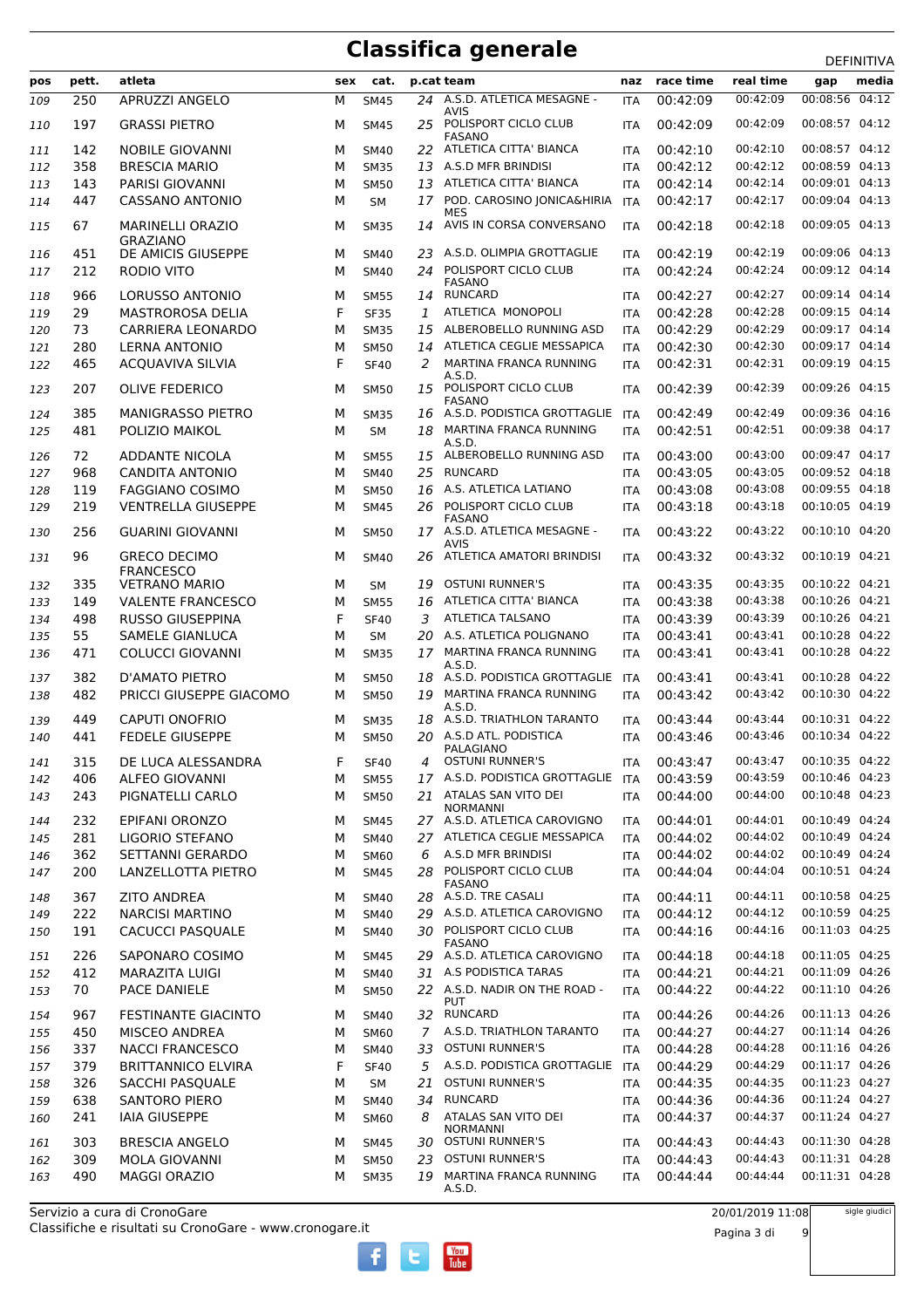|     | pett. | atleta                        | sex | cat.        |                |                                               | naz        | race time | real time | -----------<br>media |
|-----|-------|-------------------------------|-----|-------------|----------------|-----------------------------------------------|------------|-----------|-----------|----------------------|
| pos |       |                               |     |             |                | p.cat team                                    |            |           |           | gap                  |
| 164 | 51    | <b>ALBANI CARMEN</b>          | F   | <b>SF40</b> | 6              | A.S. ATLETICA POLIGNANO                       | <b>ITA</b> | 00:44:47  | 00:44:47  | 00:11:34 04:28       |
| 165 | 54    | PEDOTE GIACOMO                | M   | <b>SM40</b> |                | 35 A.S. ATLETICA POLIGNANO                    | <b>ITA</b> | 00:44:47  | 00:44:47  | 00:11:34 04:28       |
| 166 | 44    | RECCHIA LUIGI ANGELO          | M   | <b>SM35</b> | 20             | A.S.D. MONTEDORO NOCI                         | <b>ITA</b> | 00:44:48  | 00:44:48  | 00:11:35 04:28       |
| 167 | 375   | <b>TRISCIUZZI LEONARDO</b>    | м   | <b>SM45</b> |                | 31 ASD RUNNERS FOR<br><b>EMERGENCY</b>        | <b>ITA</b> | 00:44:51  | 00:44:51  | 00:11:38 04:29       |
| 168 | 371   | <b>SABINI FILIPPO</b>         | M   | SM45        | 32             | <b>G.S. ATHLOS MATERA</b>                     | <b>ITA</b> | 00:44:51  | 00:44:51  | 00:11:39 04:29       |
| 169 | 461   | DE FILIPPIS GIUSEPPE          | M   | <b>SM40</b> | 36             | TEAM PIANETA SPORT<br>MASSAFRA                | <b>ITA</b> | 00:44:54  | 00:44:54  | 00:11:41 04:29       |
| 170 | 324   | PIGNATELLI DANIELA            | F   | SF          | 1              | <b>OSTUNI RUNNER'S</b>                        | <b>ITA</b> | 00:44:54  | 00:44:54  | 00:11:41 04:29       |
| 171 | 458   | PIGNATELLI FEDELE             | М   | <b>SM35</b> |                | 21 TEAM PIANETA SPORT<br>MASSAFRA             | <b>ITA</b> | 00:44:54  | 00:44:54  | 00:11:42 04:29       |
| 172 | 46    | <b>ATTOLICO GIUSEPPE</b>      | M   | <b>SM65</b> | 2              | A.S.D. MONTEDORO NOCI                         | <b>ITA</b> | 00:44:58  | 00:44:58  | 00:11:45 04:29       |
| 173 | 163   | LUPO ORONZO ANTONIO           | М   | <b>SM45</b> | 33.            | A.S. TEAM FRANCAVILLA                         | <b>ITA</b> | 00:45:01  | 00:45:01  | 00:11:48 04:30       |
| 174 | 35    | <b>VINCIGUERRA ANGELA</b>     | F   | <b>SF45</b> | 1              | ATLETICA MONOPOLI                             | <b>ITA</b> | 00:45:06  | 00:45:06  | 00:11:53 04:30       |
| 175 | 78    | <b>VALERIO LEONARDO</b>       | М   | <b>SM60</b> | 9              | RUNNERS DEL LEVANTE                           | <b>ITA</b> | 00:45:09  | 00:45:09  | 00:11:56 04:30       |
| 176 | 28    | <b>AMMIRATO CINZIA</b>        | F   | <b>SF45</b> | 2              | ATLETICA MONOPOLI                             | <b>ITA</b> | 00:45:12  | 00:45:12  | 00:11:59 04:31       |
| 177 | 26    | <b>MUCELLI ANDREA</b>         | M   | <b>SM35</b> | 22             | G.S.P. III REGIONE AEREA BARI                 | <b>ITA</b> | 00:45:19  | 00:45:19  | 00:12:07 04:31       |
| 178 | 466   | ANCONA MARIA ROSARIA          | F   | <b>SF50</b> | 1              | MARTINA FRANCA RUNNING                        | <b>ITA</b> | 00:45:20  | 00:45:20  | 00:12:07 04:31       |
| 179 | 239   | CONVERTINO GIOVANNI           | M   | <b>SM45</b> |                | A.S.D.<br>34 A.S.D. ATLETICA CAROVIGNO        | <b>ITA</b> | 00:45:22  | 00:45:22  | 00:12:09 04:32       |
| 180 | 407   | <b>MAURI GIOACCHINO</b>       | M   | <b>SM35</b> | 23             | A.S.D. PODISTICA GROTTAGLIE                   | ITA        | 00:45:23  | 00:45:23  | 00:12:10 04:32       |
| 181 | 269   | <b>STRAGAPEDE VINCENZO</b>    | М   | <b>SM45</b> | 35             | <b>FOLGORE BRINDISI</b>                       | <b>ITA</b> | 00:45:25  | 00:45:25  | 00:12:12 04:32       |
| 182 | 258   | <b>MAGRI MARCO</b>            | M   | <b>SM50</b> |                | 24 A.S.D. ATLETICA MESAGNE -                  | <b>ITA</b> | 00:45:28  | 00:45:28  | 00:12:15 04:32       |
| 183 | 262   | <b>ZOCCO GIANFRANCO</b>       | M   | <b>SM60</b> |                | <b>AVIS</b><br>10 A.S.D. ATLETICA MESAGNE -   | <b>ITA</b> | 00:45:32  | 00:45:32  | 00:12:20 04:33       |
|     |       |                               |     |             |                | AVIS                                          |            |           |           |                      |
| 184 | 93    | DE GIORGI DONATO              | M   | <b>SM</b>   |                | 22 ATLETICA AMATORI BRINDISI                  | <b>ITA</b> | 00:45:33  | 00:45:33  | 00:12:20 04:33       |
| 185 | 263   | <b>BASILE GIANLUCA</b>        | M   | <b>SM45</b> |                | 36 A.S.D. ATLETICA MESAGNE -<br><b>AVIS</b>   | <b>ITA</b> | 00:45:33  | 00:45:33  | 00:12:20 04:33       |
| 186 | 307   | CAVALLO ARMANDO               | M   | <b>SM55</b> | 18             | <b>OSTUNI RUNNER'S</b>                        | <b>ITA</b> | 00:45:34  | 00:45:34  | 00:12:22 04:33       |
| 187 | 980   | <b>FUMAROLA DOMENICO</b>      | M   | <b>SM50</b> | 25             | <b>RUNCARD</b>                                | <b>ITA</b> | 00:45:36  | 00:45:36  | 00:12:23 04:33       |
| 188 | 304   | <b>CALABRESE FRANCESCO</b>    | M   | SM60        | 11             | <b>OSTUNI RUNNER'S</b>                        | <b>ITA</b> | 00:45:37  | 00:45:37  | 00:12:24 04:33       |
| 189 | 283   | <b>TURCO PIERO</b>            | M   | <b>SM35</b> | 24             | ATLETICA CEGLIE MESSAPICA                     | <b>ITA</b> | 00:45:40  | 00:45:40  | 00:12:28 04:33       |
| 190 | 75    | <b>CHIMENTI PASQUA</b>        | F   | <b>SF40</b> | 7              | RUNNERS DEL LEVANTE                           | <b>ITA</b> | 00:45:40  | 00:45:40  | 00:12:28 04:33       |
| 191 | 152   | <b>BALESTRA COSIMO</b>        | M   | <b>SM50</b> | 26             | A.S. TEAM FRANCAVILLA                         | <b>ITA</b> | 00:45:41  | 00:45:41  | 00:12:28 04:34       |
| 192 | 483   | RINALDI DONATO                | М   | <b>SM45</b> |                | 37 MARTINA FRANCA RUNNING<br>A.S.D.           | <b>ITA</b> | 00:45:42  | 00:45:42  | 00:12:30 04:34       |
| 193 | 422   | <b>MARINO' MICHELE</b>        | M   | <b>SM65</b> | 3              | ASD POD. FAGGIANO V.P.<br><b>SERVICE</b>      | <b>ITA</b> | 00:45:46  | 00:45:46  | 00:12:34 04:34       |
| 194 | 488   | ZIGRINO DOMENICO              | M   | <b>SM45</b> | 38             | MARTINA FRANCA RUNNING                        | <b>ITA</b> | 00:45:48  | 00:45:48  | 00:12:36 04:34       |
| 195 | 495   | PULITO GIUSEPPE               | м   | SM45        |                | A.S.D.<br>39 MARTINA FRANCA RUNNING<br>A.S.D. | <b>ITA</b> | 00:45:49  | 00:45:49  | 00:12:36 04:34       |
| 196 | 397   | <b>GIANCOLA COSIMO</b>        | M   | <b>SM40</b> | 37             | A.S.D. PODISTICA GROTTAGLIE                   | ITA        | 00:45:50  | 00:45:50  | 00:12:37 04:34       |
| 197 | 404   | <b>FANIGLIULO CIRO</b>        | м   | <b>SM50</b> |                | 27 A.S.D. PODISTICA GROTTAGLIE ITA            |            | 00:45:50  | 00:45:50  | 00:12:38 04:34       |
| 198 | 190   | <b>BAGORDA ORONZO</b>         | м   | <b>SM55</b> | 19             | POLISPORT CICLO CLUB                          | <b>ITA</b> | 00:45:50  | 00:45:50  | 00:12:38 04:34       |
| 199 | 291   | LIGORIO FELICE                | м   | SM          |                | FASANO<br>23 APD RUNNERS SAN MICHELE          | <b>ITA</b> | 00:45:55  | 00:45:55  | 00:12:42 04:35       |
| 200 | 251   | <b>BOCINA ANGELO MAURIZIO</b> | м   | <b>SM60</b> |                | <b>SALENT</b><br>12 A.S.D. ATLETICA MESAGNE - | <b>ITA</b> | 00:45:55  | 00:45:55  | 00:12:42 04:35       |
|     |       |                               |     |             |                | <b>AVIS</b>                                   |            |           |           |                      |
| 201 | 340   | ZIZZI VITANTONIO              | м   | <b>SM40</b> |                | 38 DORANDO PIETRI                             | ITA        | 00:45:56  | 00:45:56  | 00:12:44 04:35       |
| 202 | 47    | SANTORO GENNARO               | М   | <b>SM65</b> | $\overline{a}$ | A.S.D. MONTEDORO NOCI                         | <b>ITA</b> | 00:46:01  | 00:46:01  | 00:12:48 04:36       |
| 203 | 92    | <b>CORSA ANGELO</b>           | М   | <b>SM50</b> | 28             | ATLETICA AMATORI BRINDISI                     | ITA        | 00:46:02  | 00:46:02  | 00:12:50 04:36       |
| 204 | 423   | CATUCCI ALESSIO               | М   | <b>SM35</b> |                | 25 NUOVA ATLETICA LATERZA                     | <b>ITA</b> | 00:46:04  | 00:46:04  | 00:12:52 04:36       |
| 205 | 399   | <b>MANIGRASSO COSIMO</b>      | М   | <b>SM45</b> |                | 40 A.S.D. PODISTICA GROTTAGLIE                | ITA        | 00:46:06  | 00:46:06  | 00:12:53 04:36       |
| 206 | 265   | <b>DIANA ERNESTO</b>          | М   | <b>SM65</b> | 5              | <b>FOLGORE BRINDISI</b>                       | ITA        | 00:46:08  | 00:46:08  | 00:12:55 04:36       |
| 207 | 80    | <b>VITALE CARLO</b>           | M   | <b>SM65</b> | 6              | RUNNERS DEL LEVANTE                           | <b>ITA</b> | 00:46:08  | 00:46:08  | 00:12:55 04:36       |
| 208 | 90    | CATALANO COSIMO               | M   | <b>SM55</b> | 20             | ATLETICA AMATORI BRINDISI                     | <b>ITA</b> | 00:46:12  | 00:46:12  | 00:13:00 04:37       |
| 209 | 193   | CARDONE LEONARDO              | м   | SM          |                | 24 POLISPORT CICLO CLUB<br><b>FASANO</b>      | ITA        | 00:46:14  | 00:46:14  | 00:13:01 04:37       |
| 210 | 568   | LA TORRE PAMELA               | F   | <b>SF45</b> | 3              | IKKOS ATLETI TARANTO A.S.D.                   | <b>ITA</b> | 00:46:15  | 00:46:15  | 00:13:02 04:37       |
| 211 | 996   | <b>CARDONE ORONZO</b>         | М   | <b>SM35</b> | 26             | ABACUS VILLA BALDASSARRI                      | ITA        | 00:46:16  | 00:46:16  | 00:13:03 04:37       |
| 212 | 218   | SPINOZZI FRANCESCO            | М   | <b>SM45</b> | 41             | POLISPORT CICLO CLUB<br><b>FASANO</b>         | <b>ITA</b> | 00:46:24  | 00:46:24  | 00:13:11 04:38       |
| 213 | 177   | FALCETTA VINCENZA             | F   | <b>SF50</b> | 2              | <b>GYMNASIUM S. PANCRAZIO</b>                 | ITA        | 00:46:33  | 00:46:33  | 00:13:20 04:39       |
| 214 | 179   | <b>MACI ANTONIO</b>           | М   | <b>SM45</b> | 42             | GYMNASIUM S. PANCRAZIO                        | <b>ITA</b> | 00:46:34  | 00:46:34  | 00:13:21 04:39       |
| 215 | 186   | <b>TONDO VITO</b>             | М   | <b>SM50</b> | 29             | <b>GYMNASIUM S. PANCRAZIO</b>                 | <b>ITA</b> | 00:46:35  | 00:46:35  | 00:13:22 04:39       |
| 216 | 499   | PALUMMIERI ALESSIO            | М   | <b>SM35</b> | 27             | IKKOS ATLETI TARANTO A.S.D.                   | ITA        | 00:46:36  | 00:46:36  | 00:13:23 04:39       |
| 217 | 428   | <b>MARANGI PIETRO</b>         | М   | <b>SM40</b> | 39             | G.S. PAOLOTTI - ATL MARTINA                   | <b>ITA</b> | 00:46:38  | 00:46:38  | 00:13:25 04:39       |
| 218 | 468   | <b>BUSLYETA ZANET</b>         | F   | <b>SF50</b> | 3              | MARTINA FRANCA RUNNING<br>A.S.D.              | ITA        | 00:46:42  | 00:46:42  | 00:13:30 04:40       |
| 219 | 485   | SEMERARO VITANTONIO           | м   | <b>SM50</b> | 30             | MARTINA FRANCA RUNNING<br>A.S.D.              | <b>ITA</b> | 00:46:43  | 00:46:43  | 00:13:30 04:40       |

 $\begin{bmatrix}\n\frac{\text{Vou}}{\text{Iube}}\n\end{bmatrix}$ 

f

É

Classifiche e risultati su CronoGare - www.cronogare.it Servizio a cura di CronoGare

20/01/2019 11:08

Pagina 4 di 9

sigle giudici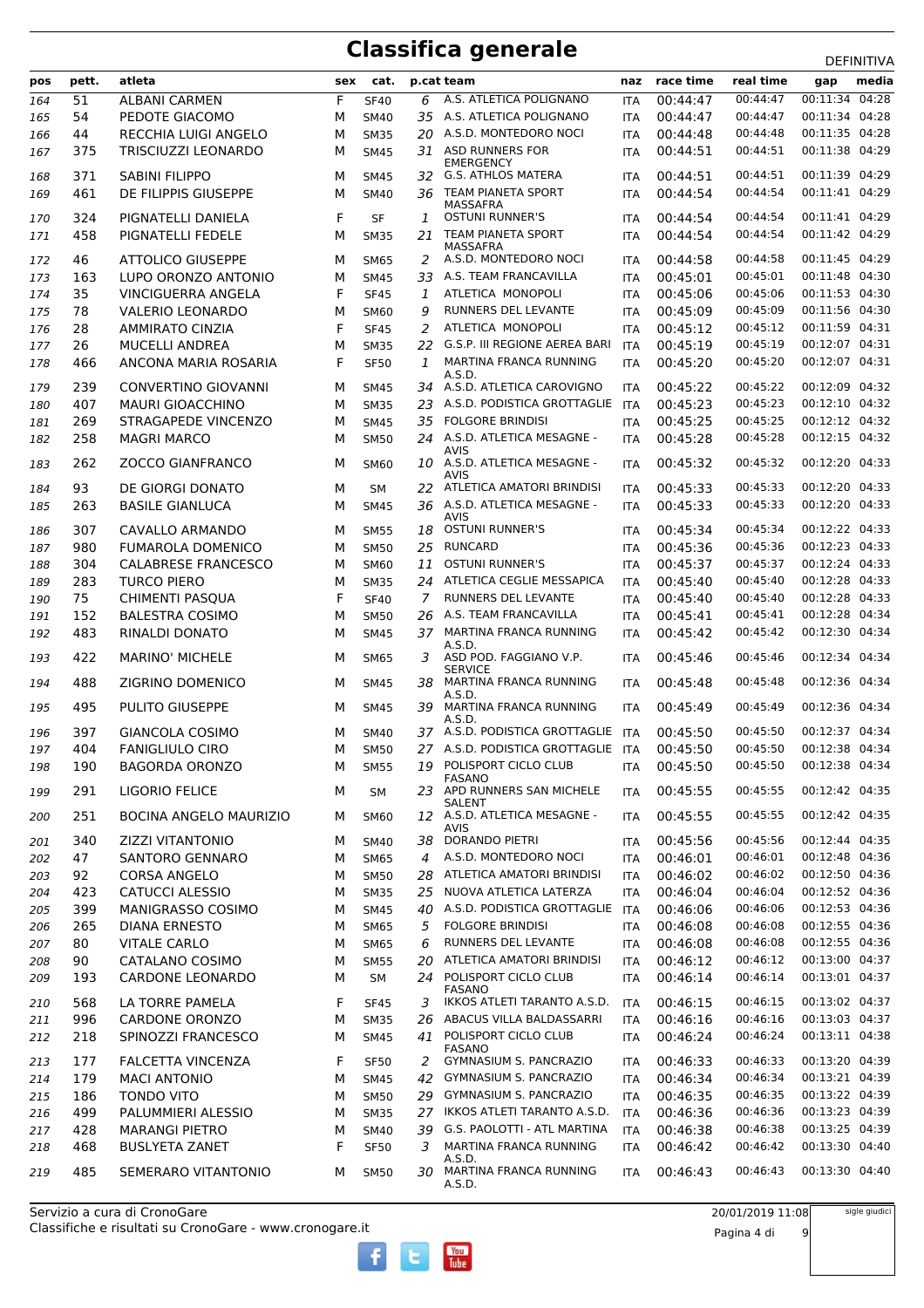|            |            |                                               |        |                            |     |                                                         |                          |                      |                      | DEFINITIVA                       |
|------------|------------|-----------------------------------------------|--------|----------------------------|-----|---------------------------------------------------------|--------------------------|----------------------|----------------------|----------------------------------|
| pos        | pett.      | atleta                                        | sex    | cat.                       |     | p.cat team                                              | naz                      | race time            | real time            | media<br>gap                     |
| 220        | 386        | <b>MARINELLI CIRO</b>                         | М      | <b>SM50</b>                |     | 31 A.S.D. PODISTICA GROTTAGLIE                          | ITA                      | 00:46:46             | 00:46:46             | 00:13:33 04:40                   |
| 221        | 154        | <b>CANDITA COSIMO</b>                         | M      | <b>SM60</b>                |     | 13 A.S. TEAM FRANCAVILLA                                | <b>ITA</b>               | 00:46:47             | 00:46:47             | 00:13:34 04:40                   |
| 222        | 253        | <b>CACCIATORE</b>                             | м      | <b>SM40</b>                |     | 40 A.S.D. ATLETICA MESAGNE -                            | <b>ITA</b>               | 00:46:49             | 00:46:49             | 00:13:36 04:40                   |
|            |            | <b>MASSIMILIANO</b>                           |        |                            |     | AVIS<br>32 ATLETICA AMATORI BRINDISI                    |                          |                      | 00:46:50             | 00:13:37 04:40                   |
| 223        | 100<br>979 | PELLEGRINO GIUSEPPE                           | м<br>F | <b>SM50</b>                | 1   | A.S PODISTICA TARAS                                     | ITA                      | 00:46:50             | 00:46:50             | 00:13:37 04:40                   |
| 224        |            | AVVANTAGGIATO ROSA<br><b>ALPINA</b>           |        | AJPF                       |     |                                                         | ITA                      | 00:46:50             |                      |                                  |
| 225        | 245        | SAVA DANIELA                                  | F      | <b>SF55</b>                | 1   | ATALAS SAN VITO DEI                                     | <b>ITA</b>               | 00:46:50             | 00:46:50             | 00:13:38 04:40                   |
|            |            |                                               |        |                            |     | <b>NORMANNI</b><br>IKKOS ATLETI TARANTO A.S.D.          |                          | 00:46:51             | 00:46:51             | 00:13:38 04:41                   |
| 226        | 581<br>310 | <b>FORTINO GIOVANNA</b><br>PASCARIELLO ANGELO | F      | <b>SF45</b>                | 4   | <b>OSTUNI RUNNER'S</b>                                  | <b>ITA</b>               | 00:46:51             | 00:46:51             | 00:13:38 04:41                   |
| 227<br>228 | 440        | CARBOTTI VITO MARTINO                         | M<br>M | SM<br><b>SM45</b>          | 25  | 43 LA PALESTRA ASD-MARTINA                              | <b>ITA</b><br><b>ITA</b> | 00:46:52             | 00:46:52             | 00:13:39 04:41                   |
|            |            |                                               |        |                            |     | <b>FRANCA</b>                                           |                          |                      |                      |                                  |
| 229        | 10         | PRIMAVERA VITO                                | м      | <b>SM60</b>                | 14  | A.S. ATLETICA CASTELLANA                                | ITA                      | 00:46:57             | 00:46:57             | 00:13:44 04:41                   |
| 230        | 313        | <b>CAVALLO FRANCESCO</b>                      | M      | <b>SM</b>                  | 26  | <b>OSTUNI RUNNER'S</b>                                  | <b>ITA</b>               | 00:47:00             | 00:47:00             | 00:13:47 04:41                   |
| 231        | 31         | <b>COLELLA VITO</b>                           | м      | <b>SM40</b>                |     | 41 ATLETICA MONOPOLI                                    | <b>ITA</b>               | 00:47:03             | 00:47:03             | 00:13:51 04:42                   |
| 232        | 228        | LANZILOTTI MICHELE                            | M      | <b>SM60</b>                | 15  | A.S.D. ATLETICA CAROVIGNO                               | <b>ITA</b>               | 00:47:04             | 00:47:04             | 00:13:52 04:42                   |
| 233        | 173        | <b>COSMA ANTONIO</b>                          | M      | <b>SM60</b>                | 16  | <b>GYMNASIUM S. PANCRAZIO</b>                           | <b>ITA</b>               | 00:47:05             | 00:47:05             | 00:13:52 04:42                   |
| 234        | 62         | DE BLASIO ANTONIO                             | м      | <b>SM60</b>                |     | 17 POD. VALLE D'ITRIA                                   | <b>ITA</b>               | 00:47:05             | 00:47:05             | 00:13:52 04:42                   |
| 235        | 61         | <b>COLUCCI ARIANNA</b>                        | F      | <b>SF</b>                  | 2   | LOCOROTONDO<br>POD. VALLE D'ITRIA                       | <b>ITA</b>               | 00:47:06             | 00:47:06             | 00:13:53 04:42                   |
|            |            |                                               |        |                            |     | <b>LOCOROTONDO</b>                                      |                          |                      |                      |                                  |
| 236        | 74         | PALMISANO ANTONELLA                           | F      | <b>SF35</b>                | 2   | ALBEROBELLO RUNNING ASD                                 | ITA                      | 00:47:06             | 00:47:06             | 00:13:53 04:42                   |
| 237        | 15         | <b>FORNARELLI GAETANO</b>                     | M      | <b>SM65</b>                | 7   | A.A.'E. MANZARI'<br>CASAMASSIMA                         | ITA                      | 00:47:06             | 00:47:06             | 00:13:53 04:42                   |
| 238        | 230        | PALMA FRANCESCO                               | М      | SM                         |     | 27 A.S.D. ATLETICA CAROVIGNO                            | ITA                      | 00:47:08             | 00:47:08             | 00:13:56 04:42                   |
| 239        | 182        | MARTINA ANDREA                                | M      | <b>SM</b>                  | 28  | <b>GYMNASIUM S. PANCRAZIO</b>                           | <b>ITA</b>               | 00:47:13             | 00:47:13             | 00:14:00 04:43                   |
| 240        | 180        | <b>MACI MARCO</b>                             | M      | <b>SM40</b>                |     | 42 GYMNASIUM S. PANCRAZIO                               | <b>ITA</b>               | 00:47:13             | 00:47:13             | 00:14:00 04:43                   |
| 241        | 236        | <b>SICCARDI GIUSEPPE</b>                      | M      | AJPM                       | 5   | A.S.D. ATLETICA CAROVIGNO                               | <b>ITA</b>               | 00:47:14             | 00:47:14             | 00:14:01 04:43                   |
| 242        | 641        | <b>LALA COSIMO</b>                            | м      | <b>SM</b>                  | 29  | <b>RUNCARD</b>                                          | ITA                      | 00:47:15             | 00:47:15             | 00:14:03 04:43                   |
| 243        | 419        | <b>MATTESI MARIA EDVIGE</b>                   | F      | <b>SF45</b>                | 5   | ASD POD. FAGGIANO V.P.                                  | ITA                      | 00:47:15             | 00:47:15             | 00:14:03 04:43                   |
|            | 299        | <b>TURRISI MARIO</b>                          | м      |                            |     | <b>SERVICE</b><br>33 APD RUNNERS SAN MICHELE            |                          | 00:47:16             | 00:47:16             | 00:14:03 04:43                   |
| 244        |            |                                               |        | <b>SM50</b>                |     | <b>SALENT</b>                                           | <b>ITA</b>               |                      |                      |                                  |
| 245        | 229        | EPIFANI GIOVANNI                              | м      | <b>SM50</b>                |     | 34 A.S.D. ATLETICA CAROVIGNO                            | ITA                      | 00:47:16             | 00:47:16             | 00:14:03 04:43                   |
| 246        | 387        | <b>MIRELLI ETTORE</b>                         | М      | SM40                       |     | 43 A.S.D. PODISTICA GROTTAGLIE                          | <b>ITA</b>               | 00:47:16             | 00:47:16             | 00:14:03 04:43                   |
| 247        | 115        | LEO TEODORO                                   | м      | <b>SM50</b>                |     | 35 A.S. ATLETICA LATIANO                                | <b>ITA</b>               | 00:47:17             | 00:47:17             | 00:14:05 04:43                   |
| 248        | 121        | <b>FORLEO COSIMO</b>                          | M      | <b>SM50</b>                | 36  | A.S. ATLETICA LATIANO                                   | <b>ITA</b>               | 00:47:17             | 00:47:17             | 00:14:05 04:43                   |
| 249        | 249        | ANGELINI ARCANGELO                            | M      | <b>SM50</b>                |     | 37 ATALAS SAN VITO DEI                                  | <b>ITA</b>               | 00:47:17             | 00:47:17             | 00:14:05 04:43                   |
| 250        | 328        | <b>SANTORO PIERANGELO</b>                     | м      | <b>SM50</b>                | 38  | <b>NORMANNI</b><br><b>OSTUNI RUNNER'S</b>               | ITA                      | 00:47:18             | 00:47:18             | 00:14:05 04:43                   |
| 251        | 292        | <b>LIGORIO MARGHERITA</b>                     | F      | <b>SF</b>                  | 3   | APD RUNNERS SAN MICHELE                                 | <b>ITA</b>               | 00:47:18             | 00:47:18             | 00:14:05 04:43                   |
|            |            |                                               |        |                            |     | SALENT                                                  |                          |                      |                      |                                  |
| 252        | 233        | <b>IAIA SALVATORE</b>                         | м      | <b>SM60</b>                |     | 18 A.S.D. ATLETICA CAROVIGNO                            | <b>ITA</b>               | 00:47:19             | 00:47:19             | 00:14:07 04:43                   |
| 253        | 49         | DE TOMMASO RAFFAELE                           | М      | SM60                       |     | 19 A.S. DOF AMATORI TURI                                | <b>ITA</b>               | 00:47:20             | 00:47:20             | 00:14:08 04:44                   |
| 254        | 975        | DE PACE FRANCESCO                             | м      | <b>SM45</b>                |     | 44 A.S.D. PODISTICA GROTTAGLIE ITA                      |                          | 00:47:21             | 00:47:21             | 00:14:08 04:44                   |
| 255        | 235        | <b>ZITO PASQUALE</b>                          | М      | <b>SM55</b>                |     | 21 A.S.D. ATLETICA CAROVIGNO                            | <b>ITA</b>               | 00:47:26             | 00:47:26             | 00:14:13 04:44                   |
| 256        | 260        | PREZIOSO PATRIZIA                             | F      | <b>SF50</b>                | 4   | A.S.D. ATLETICA MESAGNE -<br>AVIS                       | <b>ITA</b>               | 00:47:27             | 00:47:27             | 00:14:14 04:44                   |
| 257        | 416        | <b>MONTEMURRI ANGELO</b>                      | м      | <b>SM40</b>                | 44  | CORRERE E' SALUTE MOTTOLA ITA                           |                          | 00:47:28             | 00:47:28             | 00:14:16 04:44                   |
| 258        | 417        | <b>TIEVOLI ANTONIO</b>                        | м      | <b>SM35</b>                | 28  | CORRERE E' SALUTE MOTTOLA                               | <b>ITA</b>               | 00:47:28             | 00:47:28             | 00:14:16 04:44                   |
| 259        | 415        | <b>MANSUETO GIUSEPPE</b>                      | м      | <b>SM45</b>                |     | 45 CORRERE E' SALUTE MOTTOLA ITA                        |                          | 00:47:29             | 00:47:29             | 00:14:16 04:44                   |
|            |            | <b>GIOVANNI</b>                               |        |                            |     |                                                         |                          |                      | 00:47:30             | 00:14:18 04:44                   |
| 260        | 287        | <b>CHIRICO LUIGI</b>                          | м      | <b>SM35</b>                | 29. | ATLETICA CEGLIE MESSAPICA<br><b>RUNNERS DEL LEVANTE</b> | <b>ITA</b>               | 00:47:30<br>00:47:37 | 00:47:37             | 00:14:24 04:45                   |
| 261        | 76         | <b>FIORE ANTONIO</b>                          | М      | SM50                       | 39  | 45 POLISPORT CICLO CLUB                                 | <b>ITA</b>               | 00:47:38             | 00:47:38             | 00:14:26 04:45                   |
| 262        | 204        | <b>LOMBARDI MARCO</b>                         | м      | <b>SM40</b>                |     | <b>FASANO</b>                                           | <b>ITA</b>               |                      |                      |                                  |
| 263        | 343        | <b>LOCOROTONDO</b>                            | м      | <b>SM50</b>                | 40  | PODISMO SPV MY DOMO                                     | ITA                      | 00:47:41             | 00:47:41             | 00:14:28 04:46                   |
|            |            | <b>GIAMPAOLO</b>                              |        |                            |     |                                                         |                          |                      |                      |                                  |
| 264        | 135        | FEDELE PIETRO                                 | м      | <b>SM50</b>                |     | 41 ATLETICA CITTA' BIANCA<br>46 OSTUNI RUNNER'S         | ITA                      | 00:47:41             | 00:47:41<br>00:47:43 | 00:14:28 04:46<br>00:14:30 04:46 |
| 265        | 323        | PIGNATELLI ANTONIO                            | м      | SM40                       |     | 42 A.S.D. PODISTICA GROTTAGLIE                          | ITA                      | 00:47:43<br>00:47:44 | 00:47:44             | 00:14:32 04:46                   |
| 266        | 396<br>363 | <b>BROMO ORONZO</b><br>MEVOLI COSIMO          | м<br>М | <b>SM50</b>                |     | 46 A.S.D MFR BRINDISI                                   | ITA                      | 00:47:45             | 00:47:45             | 00:14:32 04:46                   |
| 267        | 105        | <b>TROTOLO MARCELLO</b>                       | М      | <b>SM45</b><br><b>SM60</b> |     | 20 ATLETICA AMATORI BRINDISI                            | <b>ITA</b><br><b>ITA</b> | 00:47:46             | 00:47:46             | 00:14:33 04:46                   |
| 268<br>269 | 462        | <b>BUCCOLIERO REMIGIO</b>                     | м      | <b>SM55</b>                |     | 22 ASD ATLETICA SAVA                                    |                          | 00:47:56             | 00:47:56             | 00:14:43 04:47                   |
|            |            | <b>VITTORIO</b>                               |        |                            |     |                                                         | ITA                      |                      |                      |                                  |
| 270        | 153        | <b>BRUNO MARIA POMPEA</b>                     | F.     | <b>SF35</b>                | 3   | A.S. TEAM FRANCAVILLA                                   | ITA                      | 00:47:57             | 00:47:57             | 00:14:44 04:47                   |
| 271        | 302        | <b>LACORTE GIUSEPPE</b>                       | м      | <b>SM50</b>                | 43  | <b>OSTUNI RUNNER'S</b>                                  | <b>ITA</b>               | 00:48:02             | 00:48:02             | 00:14:49 04:48                   |
| 272        | 318        | LOCOCCIOLO ANTONIO                            | м      | SM50                       | 44  | <b>OSTUNI RUNNER'S</b>                                  | ITA                      | 00:48:02             | 00:48:02             | 00:14:49 04:48                   |
| 273        | 214        | ROTONDO FRANCESCO                             | м      | <b>SM45</b>                |     | 47 POLISPORT CICLO CLUB                                 | ITA                      | 00:48:03             | 00:48:03             | 00:14:51 04:48                   |
| 274        | 293        | LIGORIO PIETRO                                | м      | <b>SM55</b>                | 23  | <b>FASANO</b><br>APD RUNNERS SAN MICHELE                | <b>ITA</b>               | 00:48:10             | 00:48:10             | 00:14:57 04:48                   |
|            |            |                                               |        |                            |     | <b>SALENT</b>                                           |                          |                      |                      |                                  |
|            |            |                                               |        |                            |     |                                                         |                          |                      |                      |                                  |

Classifiche e risultati su CronoGare - www.cronogare.it Servizio a cura di CronoGare

20/01/2019 11:08

Pagina 5 di 9

sigle giudici

 $\begin{bmatrix}\n\frac{\text{Vou}}{\text{Iube}}\n\end{bmatrix}$ Ŧ ŧ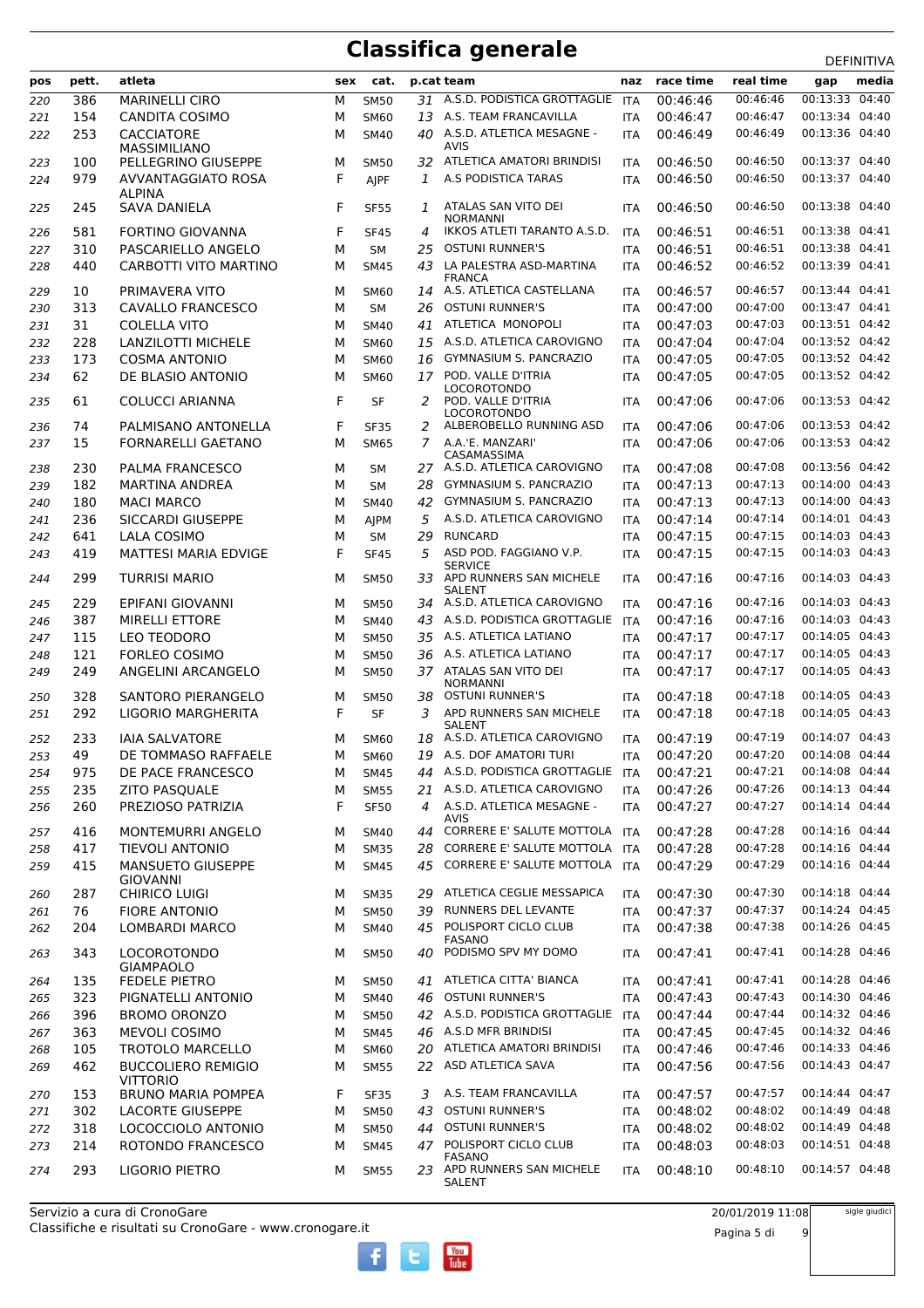|            |            |                                             |        |                            |               |                                             |                          |                      |                  | -----------       |
|------------|------------|---------------------------------------------|--------|----------------------------|---------------|---------------------------------------------|--------------------------|----------------------|------------------|-------------------|
| pos        | pett.      | atleta                                      | sex    | cat.                       |               | p.cat team                                  | naz                      | race time            | real time        | media<br>gap      |
| 275        | 345        | SABATO EUGENIO                              | М      | SM60                       | 21            | PODISMO SPV MY DOMO                         | <b>ITA</b>               | 00:48:13             | 00:48:13         | 00:15:00<br>04:49 |
| 276        | 341        | <b>CAFORIO ANGELO</b>                       | м      | <b>SM45</b>                | 48            | PODISMO SPV MY DOMO                         | <b>ITA</b>               | 00:48:13             | 00:48:13         | 00:15:00 04:49    |
| 277        | 348        | MIGLIETTA TEOBALDO                          | M      | <b>SM45</b>                | 49            | PODISMO SPV MY DOMO                         | <b>ITA</b>               | 00:48:13             | 00:48:13         | 00:15:01 04:49    |
| 278        | 317        | <b>GIANNOTTI ANGELO</b>                     | M      | <b>SM</b>                  | 30            | <b>OSTUNI RUNNER'S</b>                      | <b>ITA</b>               | 00:48:15             | 00:48:15         | 00:15:02 04:49    |
| 279        | 320        | PACIFICO FABIO                              | м      | <b>SM35</b>                | 30            | <b>OSTUNI RUNNER'S</b>                      | <b>ITA</b>               | 00:48:15             | 00:48:15         | 00:15:02 04:49    |
| 280        | 435        | <b>MASTROVITO FRANCESCO</b>                 | M      | <b>SM40</b>                |               | 47 LA PALESTRA ASD-MARTINA<br><b>FRANCA</b> | ITA                      | 00:48:16             | 00:48:16         | 00:15:03 04:49    |
| 281        | 439        | <b>CANDELORO CHRISTIAN</b>                  | м      | <b>SM45</b>                | 50            | LA PALESTRA ASD-MARTINA<br><b>FRANCA</b>    | <b>ITA</b>               | 00:48:16             | 00:48:16         | 00:15:03 04:49    |
| 282        | 398        | LOVASCIO LUCA                               | M      | <b>SM35</b>                |               | 31 A.S.D. PODISTICA GROTTAGLIE              | ITA                      | 00:48:16             | 00:48:16         | 00:15:03 04:49    |
| 283        | 401        | <b>TRANI ANGELO</b>                         | M      | <b>SM65</b>                | 8             | A.S.D. PODISTICA GROTTAGLIE                 | ITA                      | 00:48:16             | 00:48:16         | 00:15:04 04:49    |
| 284        | 373        | BATTAFARANO GIUSEPPE                        | M      | <b>SM50</b>                | 45            | <b>NOVA SIRI MARATHON</b>                   | <b>ITA</b>               | 00:48:18             | 00:48:18         | 00:15:05 04:49    |
| 285        | 146        | SAPONARO MODESTO                            | М      | <b>SM50</b>                | 46            | ATLETICA CITTA' BIANCA                      | <b>ITA</b>               | 00:48:21             | 00:48:21         | 00:15:08 04:50    |
| 286        | 298        | SIMONETTI MARIO                             | M      | <b>SM50</b>                |               | 47 APD RUNNERS SAN MICHELE                  | <b>ITA</b>               | 00:48:21             | 00:48:21         | 00:15:08 04:50    |
|            |            |                                             |        |                            |               | <b>SALENT</b><br>24 GYMNASIUM S. PANCRAZIO  |                          | 00:48:24             | 00:48:24         | 00:15:12 04:50    |
| 287        | 183        | NICOLI' PANCRAZIO                           | M      | <b>SM55</b>                |               |                                             | <b>ITA</b>               |                      |                  |                   |
| 288        | 103        | ROMANO GIUSEPPE LUIGI                       | M      | <b>SM65</b>                | 9             | ATLETICA AMATORI BRINDISI                   | <b>ITA</b>               | 00:48:25             | 00:48:25         | 00:15:13 04:50    |
| 289        | 383        | D'URSO DELIA                                | F      | <b>SF55</b>                | 2             | A.S.D. PODISTICA GROTTAGLIE                 | <b>ITA</b>               | 00:48:26             | 00:48:26         | 00:15:13 04:50    |
| 290        | 63         | <b>FERRARA ALBERTO</b>                      | M      | <b>SM55</b>                | 25            | POD. VALLE D'ITRIA<br><b>LOCOROTONDO</b>    | <b>ITA</b>               | 00:48:27             | 00:48:27         | 00:15:14 04:50    |
| 291        | 213        | ROSATO GIACOMO                              | M      | SM45                       | 51            | POLISPORT CICLO CLUB<br><b>FASANO</b>       | ITA                      | 00:48:30             | 00:48:30         | 00:15:18 04:50    |
| 292        | 400        | QUARANTA EUFEMIA                            | F      | <b>SF45</b>                | 6             | A.S.D. PODISTICA GROTTAGLIE                 | <b>ITA</b>               | 00:48:41             | 00:48:41         | 00:15:28 04:52    |
| 293        | 389        | PATRONELLI GAETANO                          | M      | <b>SM35</b>                | 32            | A.S.D. PODISTICA GROTTAGLIE                 | <b>ITA</b>               | 00:48:41             | 00:48:41         | 00:15:29 04:52    |
| 294        | 282        | <b>SUMA ORONZO</b>                          | M      | <b>SM</b>                  | 31            | ATLETICA CEGLIE MESSAPICA                   | <b>ITA</b>               | 00:48:43             | 00:48:43         | 00:15:31 04:52    |
| 295        | 210        | PETRUZZI VINCENZO                           | M      | <b>SM45</b>                | 52            | POLISPORT CICLO CLUB                        | <b>ITA</b>               | 00:48:48             | 00:48:48         | 00:15:35 04:52    |
|            |            |                                             |        |                            |               | <b>FASANO</b>                               |                          |                      |                  |                   |
| 296        | 267        | <b>INTERNO' RENATO</b>                      | M      | <b>SM70</b>                | 1             | <b>FOLGORE BRINDISI</b>                     | <b>ITA</b>               | 00:48:49             | 00:48:49         | 00:15:37 04:52    |
| 297        | 134        | <b>FEDELE MARCO</b>                         | M      | AJPM                       | 6             | ATLETICA CITTA' BIANCA                      | <b>ITA</b>               | 00:48:56             | 00:48:56         | 00:15:43 04:53    |
| 298        | 384        | DE GIORGIO CIRO                             | M      | <b>SM55</b>                | 26            | A.S.D. PODISTICA GROTTAGLIE                 | ITA                      | 00:48:58             | 00:48:58         | 00:15:45 04:53    |
| 299        | 16         | <b>GAZZILLI ANGELO</b>                      | M      | <b>SM50</b>                |               | 48 A.A.'E. MANZARI'<br>CASAMASSIMA          | <b>ITA</b>               | 00:48:58             | 00:48:58         | 00:15:45 04:53    |
| 300        | 137        | LEGROTTAGLIE ROBERTO                        | M      | <b>SM50</b>                | 49            | ATLETICA CITTA' BIANCA                      | <b>ITA</b>               | 00:49:05             | 00:49:05         | 00:15:53 04:54    |
| 301        | 181        | <b>MANDURINO ROBERTO</b>                    | M      | <b>SM35</b>                | 33            | GYMNASIUM S. PANCRAZIO                      | <b>ITA</b>               | 00:49:06             | 00:49:06         | 00:15:53 04:54    |
| 302        | 586        | <b>GRECO VINCENZO</b>                       | M      | <b>SM55</b>                | 27            | RUNCARD                                     | <b>ITA</b>               | 00:49:07             | 00:49:07         | 00:15:54 04:54    |
| 303        | 176        | <b>FAGGIANO GIUSEPPE</b>                    | M      | <b>SM35</b>                | 34            | <b>GYMNASIUM S. PANCRAZIO</b>               | <b>ITA</b>               | 00:49:07             | 00:49:07         | 00:15:54 04:54    |
| 304        | 264        | <b>RAMPINO FABIO</b>                        | M      | <b>SM</b>                  |               | 32 A.S.D. ATLETICA MESAGNE -<br>AVIS        | <b>ITA</b>               | 00:49:07             | 00:49:07         | 00:15:54 04:54    |
| 305        | 127        | <b>BARNABA LORENZO</b>                      | м      | <b>SM50</b>                | 50            | ATLETICA CITTA' BIANCA                      | <b>ITA</b>               | 00:49:09             | 00:49:09         | 00:15:56 04:54    |
| 306        | 974        | <b>ARPA FABIO</b>                           | M      | <b>SM</b>                  | 33            | <b>RUNCARD</b>                              | <b>ITA</b>               | 00:49:10             | 00:49:10         | 00:15:57 04:54    |
| 307        | 66         | SABBAGH MAROUA                              | F      | <b>SF</b>                  | 4             | POD. VALLE D'ITRIA                          | <b>ITA</b>               | 00:49:10             | 00:49:10         | 00:15:58 04:54    |
|            | 356        | <b>ANDRIULO GIUSEPPE</b>                    |        |                            |               | <b>LOCOROTONDO</b><br>TEAM FUORISOGLIA      | <b>ITA</b>               | 00:49:12             | 00:49:12         | 00:15:59 04:55    |
| 308        |            |                                             | M<br>F | <b>SM45</b>                | 53.           | 7 A.S.D. OLIMPIA GROTTAGLIE                 |                          |                      | 00:49:13         | 00:16:01 04:55    |
| 309        | 456        | <b>IEVA CINZIA</b>                          |        | <b>SF45</b>                |               |                                             | <b>ITA</b>               | 00:49:13             |                  |                   |
| 310        | 217        | SIBILIO CARMELO                             | М      | <b>SM65</b>                | 10            | POLISPORT CICLO CLUB<br><b>FASANO</b>       | ITA                      | 00:49:14             | 00:49:14         | 00:16:01 04:55    |
| 311        | 475        | <b>FERRANTE GIANFRANCO</b>                  | м      | <b>SM45</b>                |               | 54 MARTINA FRANCA RUNNING<br>A.S.D.         | <b>ITA</b>               | 00:49:14             | 00:49:14         | 00:16:01 04:55    |
| 312        | 132        | DE FRONZO FRANCESCO                         | м      | <b>SM55</b>                |               | 28 ATLETICA CITTA' BIANCA                   | <b>ITA</b>               | 00:49:15             | 00:49:15         | 00:16:03 04:55    |
| 313        | 643        | <b>INCALZA EMILIANO</b>                     | м      | <b>SM45</b>                | 55            | RUNCARD                                     | <b>ITA</b>               | 00:49:21             | 00:49:21         | 00:16:09 04:56    |
| 314        | 346        | <b>TAFURO COSIMO</b>                        | М      | <b>SM45</b>                | 56            | PODISMO SPV MY DOMO                         | <b>ITA</b>               | 00:49:21             | 00:49:21         | 00:16:09 04:56    |
| 315        | 48         | DE TOMMASO                                  | F      | SF                         |               | 5 A.S. DOF AMATORI TURI                     | <b>ITA</b>               | 00:49:23             | 00:49:23         | 00:16:10 04:56    |
| 316        | 14         | <b>MARIANTONIETTA</b><br>DONGIOVANNI NICOLA | м      | <b>SM60</b>                |               | 22 A.A.'E. MANZARI'                         | <b>ITA</b>               | 00:49:26             | 00:49:26         | 00:16:13 04:56    |
| 317        | 102        | <b>RICCHIUTI GIUSEPPE</b>                   | М      | <b>SM65</b>                | 11            | CASAMASSIMA<br>ATLETICA AMATORI BRINDISI    | ITA                      | 00:49:27             | 00:49:27         | 00:16:14 04:56    |
| 318        | 331        | SEMERARO LUCIA                              | F      | SF                         | 6             | <b>OSTUNI RUNNER'S</b>                      | <b>ITA</b>               | 00:49:28             | 00:49:28         | 00:16:15 04:56    |
|            | 188        |                                             |        |                            | 51            | <b>GYMNASIUM S. PANCRAZIO</b>               | <b>ITA</b>               | 00:49:31             | 00:49:31         | 00:16:18 04:57    |
| 319        |            | DE PASQUALE MARCELLO<br>ANNICCHIARICO LUCIA | М      | <b>SM50</b>                |               | A.S.D. PODISTICA GROTTAGLIE                 |                          |                      | 00:49:31         | 00:16:19 04:57    |
| 320        | 377<br>300 | <b>VITALE FRANCESCO</b>                     | F<br>M | <b>SF60</b>                | 1             | 48 APD RUNNERS SAN MICHELE                  | ITA                      | 00:49:31<br>00:49:33 | 00:49:33         | 00:16:20 04:57    |
| 321<br>322 | 301        | CISTERNINO ANGELO                           | М      | <b>SM40</b><br><b>SM50</b> |               | <b>SALENT</b><br>52 ASD LABORATORIO DEL     | <b>ITA</b><br><b>ITA</b> | 00:49:36             | 00:49:36         | 00:16:23 04:57    |
|            |            |                                             |        |                            |               | <b>BENESSERE</b>                            |                          |                      |                  |                   |
| 323        | 442        | <b>RESTA LORENZO</b>                        | м      | <b>SM70</b>                | $\mathcal{P}$ | A.S.D ATL. PODISTICA<br>PALAGIANO           | <b>ITA</b>               | 00:49:37             | 00:49:37         | 00:16:24 04:57    |
| 324        | 209        | PATRONELLI ANNAMARIA                        | F      | <b>SF40</b>                | 8             | POLISPORT CICLO CLUB<br><b>FASANO</b>       | <b>ITA</b>               | 00:49:40             | 00:49:40         | 00:16:28 04:58    |
| 325        | 110        | PINTO COSIMO                                | М      | SM60                       |               | 23 TOP RUNNING BRINDISI                     | ITA                      | 00:49:40             | 00:49:40         | 00:16:28 04:58    |
| 326        | 455        | <b>GIACOVELLI MARIA</b>                     | F      | <b>SF50</b>                | 5             | A.S.D. OLIMPIA GROTTAGLIE                   | <b>ITA</b>               | 00:49:43             | 00:49:43         | 00:16:31 04:58    |
| 327        | 454        | <b>ANASTASIA MICHELE</b>                    | М      | <b>SM</b>                  |               | 34 A.S.D. OLIMPIA GROTTAGLIE                | <b>ITA</b>               | 00:49:44             | 00:49:44         | 00:16:31 04:58    |
| 328        | 268        | LAPOMARDA RODOLFO                           | М      | SM60                       |               | 24 FOLGORE BRINDISI                         | ITA                      | 00:49:48             | 00:49:48         | 00:16:36 04:58    |
| 329        | 254        | DE LUCA ANGELO                              | M      | <b>SM55</b>                |               | 29 A.S.D. ATLETICA MESAGNE -                | <b>ITA</b>               | 00:49:50             | 00:49:50         | 00:16:38 04:58    |
| 330        | 32         | <b>GABRIELE</b><br>CAPITANIO ANTONELLA      | F      | <b>SF35</b>                |               | AVIS<br>4 ATLETICA MONOPOLI                 | <b>ITA</b>               | 00:49:56             | 00:49:56         | 00:16:44 04:59    |
|            |            | Servizio a cura di CronoGare                |        |                            |               |                                             |                          |                      | 20/01/2019 11:08 | sigle giudici     |

 $\begin{bmatrix}\n\frac{\text{Vow}}{\text{Iube}}\n\end{bmatrix}$ 

Ŧ

Classifiche e risultati su CronoGare - www.cronogare.it Servizio a cura di CronoGare

20/01/2019 11:08

Pagina 6 di 9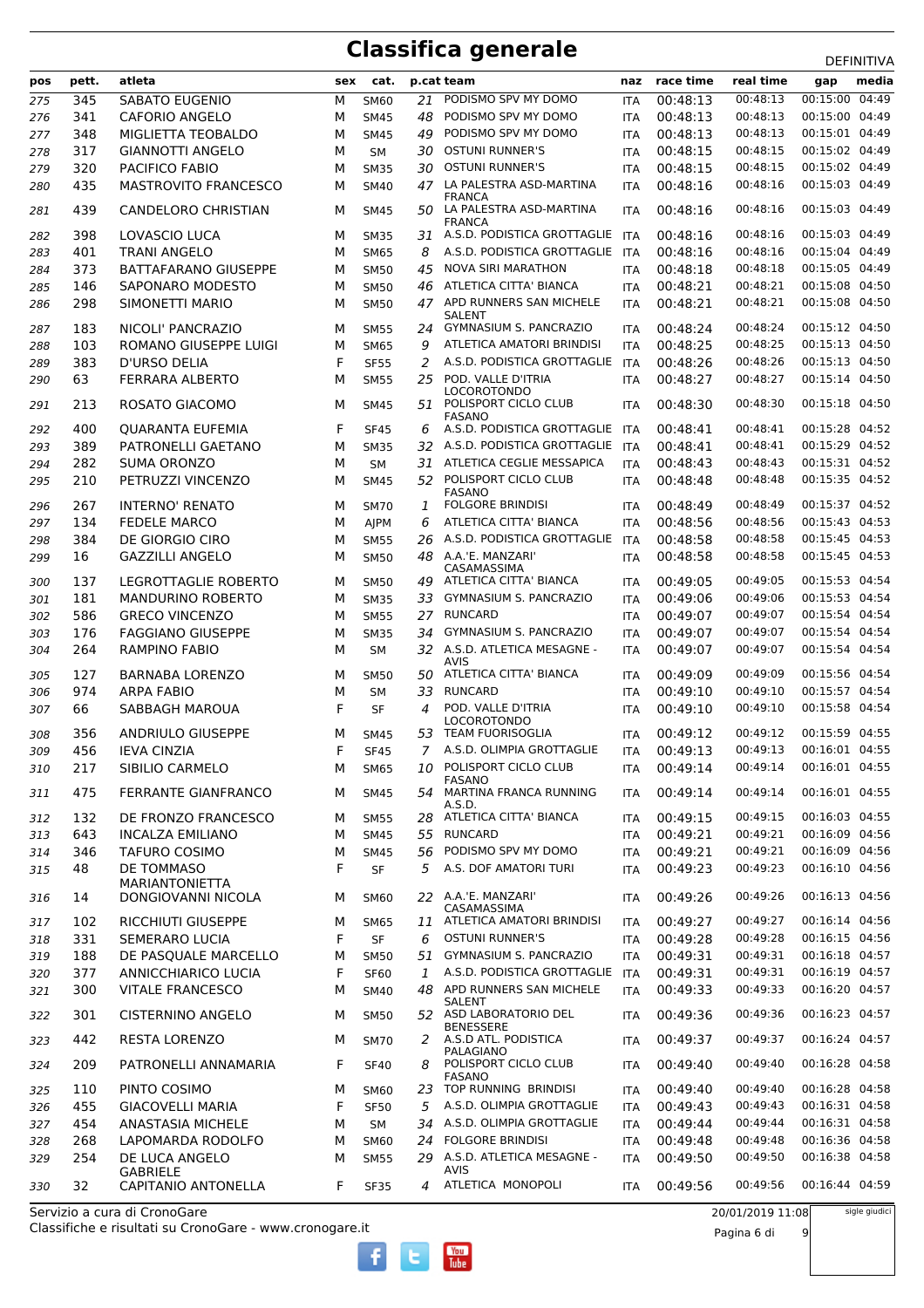|     |       |                               |     |             |    |                                                              |            |           |                  | DEFINITIVA     |
|-----|-------|-------------------------------|-----|-------------|----|--------------------------------------------------------------|------------|-----------|------------------|----------------|
| pos | pett. | atleta                        | sex | cat.        |    | p.cat team                                                   | naz        | race time | real time        | media<br>gap   |
| 331 | 366   | <b>CANDINI RENATO</b>         | M   | <b>SM55</b> |    | 30 A.S. ACTION RUNNING<br><b>MONTERONI</b>                   | <b>ITA</b> | 00:49:58  | 00:49:58         | 00:16:45 04:59 |
| 332 | 104   | <b>TAURO FRANCESCO</b>        | м   | <b>SM70</b> | 3  | ATLETICA AMATORI BRINDISI                                    | <b>ITA</b> | 00:50:06  | 00:50:06         | 00:16:53 05:00 |
| 333 | 139   | <b>MINETTI DANIELA</b>        | F   | <b>SF40</b> | 9  | ATLETICA CITTA' BIANCA                                       | ITA        | 00:50:09  | 00:50:09         | 00:16:57 05:00 |
| 334 | 60    | <b>BRANDI VITANTONIO</b>      | М   | <b>SM50</b> | 53 | POD. VALLE D'ITRIA<br><b>LOCOROTONDO</b>                     | ITA        | 00:50:10  | 00:50:10         | 00:16:58 05:01 |
| 335 | 433   | <b>SCARAFILE MARCO</b>        | м   | <b>SM40</b> | 49 | G.S. PAOLOTTI - ATL MARTINA                                  | <b>ITA</b> | 00:50:13  | 00:50:13         | 00:17:00 05:01 |
| 336 | 434   | <b>SISTO MARTINO</b>          | м   | <b>SM55</b> | 31 | G.S. PAOLOTTI - ATL MARTINA                                  | <b>ITA</b> | 00:50:15  | 00:50:15         | 00:17:03 05:01 |
| 337 | 432   | RICCIARDI COSTANTINO          | м   | <b>SM50</b> | 54 | G.S. PAOLOTTI - ATL MARTINA                                  | <b>ITA</b> | 00:50:16  | 00:50:16         | 00:17:03 05:01 |
| 338 | 162   | <b>LONOCE LUCIA</b>           | F   | <b>SF45</b> | 8  | A.S. TEAM FRANCAVILLA                                        | <b>ITA</b> | 00:50:17  | 00:50:17         | 00:17:05 05:01 |
| 339 | 124   | LEPORALE DOMENICO             | М   | <b>SM35</b> | 35 | ASS. AMICI ATL. VILLA CASTELLI ITA                           |            | 00:50:22  | 00:50:22         | 00:17:09 05:02 |
| 340 | 973   | <b>GONZALEZ DIEGO</b>         | м   | <b>SM40</b> | 50 | <b>RUNCARD</b>                                               | <b>ITA</b> | 00:50:29  | 00:50:29         | 00:17:16 05:02 |
| 341 | 395   | SILIBERTO FRANCESCO           | М   | <b>SM45</b> |    | 57 A.S.D. PODISTICA GROTTAGLIE                               | <b>ITA</b> | 00:50:38  | 00:50:38         | 00:17:25 05:03 |
| 342 | 352   | ANDRIULO AMLETO               | м   | <b>SM40</b> | 51 | <b>TEAM FUORISOGLIA</b>                                      | ITA        | 00:50:40  | 00:50:40         | 00:17:27 05:03 |
| 343 | 305   | <b>CANZIO PIETRO</b>          | м   | <b>SM55</b> | 32 | <b>OSTUNI RUNNER'S</b>                                       | <b>ITA</b> | 00:50:40  | 00:50:40         | 00:17:27 05:03 |
| 344 | 421   | <b>ESPOSITO GIUSEPPE</b>      | М   | <b>SM70</b> | 4  | ASD POD. FAGGIANO V.P.                                       | <b>ITA</b> | 00:50:41  | 00:50:41         | 00:17:28 05:04 |
|     |       |                               |     |             |    | <b>SERVICE</b><br>55 A.S.D. ATLETICA CAROVIGNO               |            | 00:50:42  | 00:50:42         | 00:17:29 05:04 |
| 345 | 221   | <b>GRECO COSIMO</b>           | M   | <b>SM50</b> |    | 56 A.S.D. PODISTICA GROTTAGLIE                               | <b>ITA</b> |           | 00:50:50         | 00:17:38 05:04 |
| 346 | 410   | PROTINO AMEDEO<br>LEONARDO    | м   | <b>SM50</b> |    |                                                              | ITA        | 00:50:50  |                  |                |
| 347 | 368   | <b>CHERTES MARIA VASILICA</b> | F   | <b>SF35</b> | 5  | SALENTO IN CORSA VEGLIE                                      | <b>ITA</b> | 00:50:52  | 00:50:52         | 00:17:39 05:05 |
| 348 | 388   | MOTOLESE ANTONIO              | м   | <b>SM65</b> | 12 | A.S.D. PODISTICA GROTTAGLIE                                  | ITA        | 00:50:55  | 00:50:55         | 00:17:42 05:05 |
| 349 | 983   | <b>SUMA DARIO</b>             | м   | <b>SM35</b> | 36 | ATLETICA CEGLIE MESSAPICA                                    | <b>ITA</b> | 00:50:57  | 00:50:57         | 00:17:44 05:05 |
| 350 | 138   | <b>MARZIO PASQUALE</b>        | М   | <b>SM55</b> |    | 33 ATLETICA CITTA' BIANCA                                    | <b>ITA</b> | 00:50:58  | 00:50:58         | 00:17:45 05:05 |
| 351 | 237   | ANTELMI MARIA CARMELA         | F   | <b>SF40</b> | 10 | A.S.D. ATLETICA CAROVIGNO                                    | ITA        | 00:50:58  | 00:50:58         | 00:17:45 05:05 |
| 352 | 238   | <b>CUCCI CRISTIAN</b>         | М   | <b>SM40</b> | 52 | A.S.D. ATLETICA CAROVIGNO                                    | <b>ITA</b> | 00:50:58  | 00:50:58         | 00:17:46 05:05 |
| 353 | 144   | <b>PARISI PIETRO</b>          | м   | <b>SM55</b> |    | 34 ATLETICA CITTA' BIANCA                                    | <b>ITA</b> | 00:50:58  | 00:50:58         | 00:17:46 05:05 |
| 354 | 189   | AMMIRABILE STEFANO            | м   | <b>SM55</b> |    | 35 POLISPORT CICLO CLUB                                      | <b>ITA</b> | 00:51:02  | 00:51:02         | 00:17:49 05:06 |
| 355 | 965   | ELIA LEONARDO                 | м   | <b>SM50</b> | 57 | <b>FASANO</b><br><b>RUNCARD</b>                              | ITA        | 00:51:03  | 00:51:03         | 00:17:50 05:06 |
| 356 | 187   | <b>ZATTINI ROMOLO</b>         | М   | <b>SM50</b> | 58 | <b>GYMNASIUM S. PANCRAZIO</b>                                | ITA        | 00:51:08  | 00:51:08         | 00:17:55 05:06 |
| 357 | 464   | ACQUAVIVA RAFFAELE            | м   | <b>SM50</b> | 59 | MARTINA FRANCA RUNNING                                       | <b>ITA</b> | 00:51:11  | 00:51:11         | 00:17:59 05:07 |
|     |       |                               |     |             |    | A.S.D.                                                       |            |           |                  |                |
| 358 | 374   | <b>GIAMPAOLO VITO</b>         | м   | <b>SM50</b> | 60 | ASD RUN LIFE                                                 | <b>ITA</b> | 00:51:13  | 00:51:13         | 00:18:00 05:07 |
| 359 | 25    | <b>GALATI MARCO</b>           | м   | SM60        |    | 25 G.S.P. III REGIONE AEREA BARI                             | <b>ITA</b> | 00:51:13  | 00:51:13         | 00:18:00 05:07 |
| 360 | 995   | <b>GIANNONE ANTONIO</b>       | М   | <b>SM55</b> |    | 36 A.S. ACTION RUNNING<br><b>MONTERONI</b>                   | <b>ITA</b> | 00:51:17  | 00:51:17         | 00:18:04 05:07 |
| 361 | 140   | <b>MORO DOMENICO</b>          | м   | <b>SM55</b> |    | 37 ATLETICA CITTA' BIANCA                                    | <b>ITA</b> | 00:51:17  | 00:51:17         | 00:18:05 05:07 |
| 362 | 332   | <b>SGURA ALFREDO</b>          | м   | <b>SM50</b> | 61 | <b>OSTUNI RUNNER'S</b>                                       | <b>ITA</b> | 00:51:19  | 00:51:19         | 00:18:06 05:07 |
| 363 | 325   | PRUDENTINO BENEDETTO          | М   | <b>SM45</b> | 58 | <b>OSTUNI RUNNER'S</b>                                       | ITA        | 00:51:25  | 00:51:25         | 00:18:13 05:08 |
| 364 | 150   | <b>VINCENTI MADIA</b>         | F   | <b>SF50</b> | 6  | ATLETICA CITTA' BIANCA                                       | <b>ITA</b> | 00:51:27  | 00:51:27         | 00:18:15 05:08 |
| 365 | 130   | <b>CISTERNINO DONATO</b>      | м   | <b>SM50</b> |    | 62 ATLETICA CITTA' BIANCA                                    | ITA        | 00:51:28  | 00:51:28         | 00:18:16 05:08 |
| 366 | 108   | <b>CROCE ALESSANDRO</b>       | М   | <b>SM50</b> |    | 63 ATLETICA AMATORI BRINDISI                                 | <b>ITA</b> | 00:51:29  | 00:51:29         | 00:18:16 05:08 |
| 367 | 359   | <b>COSIMI SABRINA</b>         | F   | <b>SF50</b> |    | 7 A.S.D MFR BRINDISI                                         | ITA        | 00:51:29  | 00:51:29         | 00:18:16 05:08 |
| 368 | 342   | DITARANTO FABIO               | м   | <b>SM45</b> | 59 | PODISMO SPV MY DOMO                                          | ITA        | 00:51:34  | 00:51:34         | 00:18:21 05:09 |
| 369 | 297   | SAPONARO ISABELLA             | F   | <b>SF40</b> |    | 11 APD RUNNERS SAN MICHELE<br><b>SALENT</b>                  | ITA        | 00:51:40  | 00:51:40         | 00:18:27 05:09 |
| 370 | 234   | <b>IGNONE MARIO</b>           | м   | <b>SM55</b> |    | 38 A.S.D. ATLETICA CAROVIGNO                                 | ITA        | 00:51:41  | 00:51:41         | 00:18:29 05:10 |
| 371 | 312   | <b>ANDRIOLA FRANCESCO</b>     | М   | <b>SM55</b> |    | 39 OSTUNI RUNNER'S                                           | ITA        | 00:51:41  | 00:51:41         | 00:18:29 05:10 |
| 372 | 273   | <b>ANTICO MICHELE</b>         | М   | <b>SM45</b> |    | 60 ATLETICA CEGLIE MESSAPICA                                 | ITA        | 00:51:43  | 00:51:43         | 00:18:30 05:10 |
| 373 | 411   | <b>FUNIATI CLAUDIA</b>        | F   | <b>SF35</b> |    | 6 A.S PODISTICA TARAS                                        | ITA        | 00:51:46  | 00:51:46         | 00:18:34 05:10 |
| 374 | 23    | <b>CALABRO' FEDERICA</b>      | F   | <b>SF35</b> | 7  | G.S.P. III REGIONE AEREA BARI                                | ITA        | 00:51:48  | 00:51:48         | 00:18:35 05:10 |
| 375 | 128   | <b>BAVARO ANTONELLA</b>       | F   | <b>SF40</b> |    | 12 ATLETICA CITTA' BIANCA                                    | ITA        | 00:51:57  | 00:51:57         | 00:18:44 05:11 |
| 376 | 136   | <b>GRECO EUGENIO</b>          | М   | <b>SM50</b> |    | 64 ATLETICA CITTA' BIANCA                                    | ITA        | 00:51:57  | 00:51:57         | 00:18:45 05:11 |
| 377 | 376   | <b>ABATEMATTEO ROSA</b>       | F   | <b>SF55</b> | 3  | A.S.D. PODISTICA GROTTAGLIE                                  | ITA        | 00:52:02  | 00:52:02         | 00:18:49 05:12 |
| 378 | 339   | GIANNOCCARO DOMENICO          | М   | <b>SM55</b> | 40 | <b>DORANDO PIETRI</b>                                        | ITA        | 00:52:04  | 00:52:04         | 00:18:51 05:12 |
| 379 | 403   | TALO' COSTANZO                | м   | <b>SM70</b> | 5  | A.S.D. PODISTICA GROTTAGLIE ITA                              |            | 00:52:09  | 00:52:09         | 00:18:57 05:12 |
| 380 | 201   | LAPADULA PALMA                | F   | <b>SF35</b> | 8  | POLISPORT CICLO CLUB                                         | ITA        | 00:52:23  | 00:52:23         | 00:19:10 05:14 |
| 381 | 290   | FORTUNATO LEONARDO            | м   | <b>SM40</b> |    | <b>FASANO</b><br>53 APD RUNNERS SAN MICHELE<br><b>SALENT</b> | ITA        | 00:52:31  | 00:52:31         | 00:19:18 05:15 |
| 382 | 369   | FAI ANTONIO                   | м   | <b>SM40</b> |    | 54 SALENTO IN CORSA VEGLIE                                   | ITA        | 00:52:45  | 00:52:45         | 00:19:32 05:16 |
| 383 | 378   | ARCADIO MAURO                 | М   | <b>SM55</b> |    | 41 A.S.D. PODISTICA GROTTAGLIE                               | ITA        | 00:52:51  | 00:52:51         | 00:19:38 05:17 |
| 384 | 141   | <b>NACCI LUCIA</b>            | F   | <b>SF45</b> | 9  | ATLETICA CITTA' BIANCA                                       | ITA        | 00:52:56  | 00:52:56         | 00:19:44 05:17 |
| 385 | 639   | POMES VINCENZO                | М   | <b>SM45</b> |    | 61 RUNCARD                                                   | ITA        | 00:52:58  | 00:52:58         | 00:19:45 05:17 |
| 386 | 364   | <b>CAMBRIA ROBERTO</b>        | М   | <b>SM45</b> | 62 | EMOZIONI SPORT TEAM A.S.D.                                   | ITA        | 00:53:03  | 00:53:03         | 00:19:50 05:18 |
| 387 | 170   | D'ANGELA GRAZIA               | F   | <b>SF50</b> | 8  | A.S. TEAM FRANCAVILLA                                        | ITA        | 00:53:06  | 00:53:06         | 00:19:53 05:18 |
| 388 | 284   | <b>VENERITO DOMENICO</b>      | М   | <b>SM45</b> | 63 | ATLETICA CEGLIE MESSAPICA                                    | ITA        | 00:53:10  | 00:53:10         | 00:19:57 05:18 |
| 389 | 166   | RUGGIERO ANNA MARIA           | F   | <b>SF40</b> |    | 13 A.S. TEAM FRANCAVILLA                                     | ITA        | 00:53:10  | 00:53:10         | 00:19:58 05:18 |
| 390 | 155   | CANNALIRE ALESSANDRO          | М   | <b>SM45</b> |    | 64 A.S. TEAM FRANCAVILLA                                     | ITA        | 00:53:11  | 00:53:11         | 00:19:58 05:19 |
|     |       |                               |     |             |    |                                                              |            |           |                  |                |
|     |       | Servizio a cura di CronoGare  |     |             |    |                                                              |            |           | 20/01/2019 11:08 | sigle giudici  |

Classifiche e risultati su CronoGare - www.cronogare.it Servizio a cura di CronoGare

20/01/2019 11:08

Pagina 7 di 9

 $\begin{bmatrix}\n\frac{\text{Vow}}{\text{Iube}}\n\end{bmatrix}$ f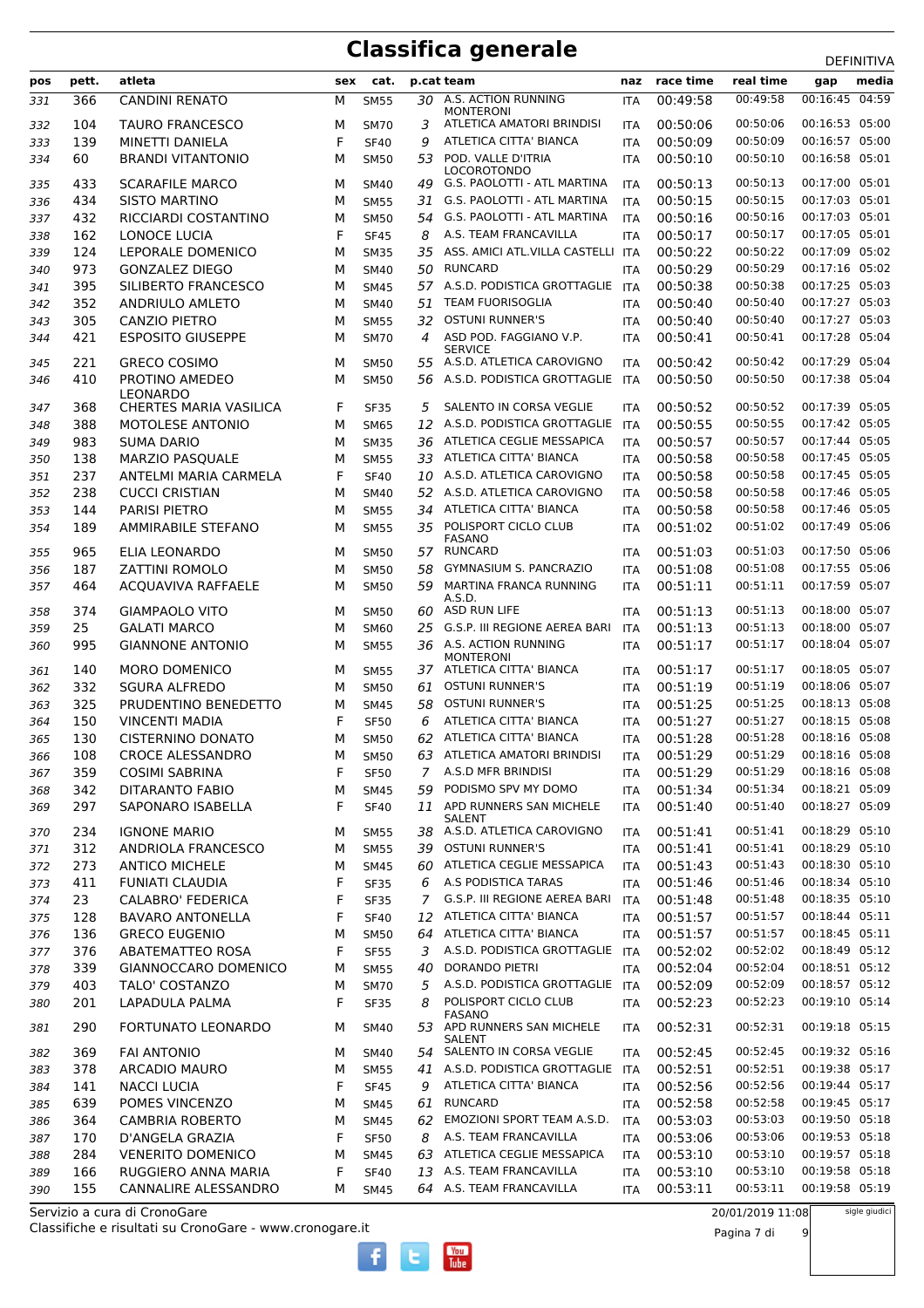|     | pett. | atleta                                   |     | cat.        |    | p.cat team                                                   | naz        | race time | real time            |                | media |
|-----|-------|------------------------------------------|-----|-------------|----|--------------------------------------------------------------|------------|-----------|----------------------|----------------|-------|
| pos |       |                                          | sex |             |    |                                                              |            |           |                      | gap            |       |
| 391 | 351   | ANDRIULO VALERIA                         | F   | <b>SF35</b> | 9  | <b>TEAM FUORISOGLIA</b>                                      | <b>ITA</b> | 00:53:11  | 00:53:11             | 00:19:58       | 05:19 |
| 392 | 277   | FRANCO PASQUA                            | F   | <b>SF45</b> | 10 | ATLETICA CEGLIE MESSAPICA                                    | <b>ITA</b> | 00:53:15  | 00:53:15             | 00:20:02 05:19 |       |
| 393 | 431   | PERRONE VINCENZO                         | М   | <b>SM55</b> | 42 | G.S. PAOLOTTI - ATL MARTINA                                  | <b>ITA</b> | 00:53:15  | 00:53:15             | 00:20:02 05:19 |       |
| 394 | 64    | <b>GALIZIA VALTER</b>                    | М   | <b>SM50</b> | 65 | POD. VALLE D'ITRIA<br><b>LOCOROTONDO</b>                     | <b>ITA</b> | 00:53:27  | 00:53:27             | 00:20:14 05:20 |       |
| 395 | 52    | L'ABBATE LUIGI                           | M   | <b>SM50</b> | 66 | A.S. ATLETICA POLIGNANO                                      | <b>ITA</b> | 00:53:30  | 00:53:30             | 00:20:17 05:20 |       |
| 396 | 279   | <b>LEONE LUCIANO</b>                     | М   | <b>SM55</b> | 43 | ATLETICA CEGLIE MESSAPICA                                    | <b>ITA</b> | 00:53:31  | 00:53:31             | 00:20:19 05:21 |       |
| 397 | 123   | <b>MASTRO FEDERICA</b>                   | F   | <b>SF</b>   | 7  | A.S. ATLETICA LATIANO                                        | <b>ITA</b> | 00:53:42  | 00:53:42             | 00:20:30 05:22 |       |
| 398 | 94    | DI BELLO VITTORIO                        | М   | <b>SM40</b> | 55 | ATLETICA AMATORI BRINDISI                                    | <b>ITA</b> | 00:53:47  | 00:53:47             | 00:20:34 05:22 |       |
| 399 | 963   | <b>LATERZA FRANCO</b>                    | М   | <b>SM40</b> | 56 | RUNCARD                                                      | <b>ITA</b> | 00:53:47  | 00:53:47             | 00:20:34 05:22 |       |
| 400 | 958   | <b>MARAGLINO NICO</b>                    | М   | <b>SM40</b> |    | 57 RUNCARD                                                   | <b>ITA</b> | 00:53:49  | 00:53:49             | 00:20:36 05:22 |       |
| 401 | 964   | <b>CAFARO PAOLINA</b>                    | F   | <b>SF45</b> | 11 | <b>RUNCARD</b>                                               | <b>ITA</b> | 00:53:51  | 00:53:51             | 00:20:39 05:23 |       |
| 402 | 41    | LOIUDICE VITO                            | М   | <b>SM40</b> | 58 | ATLETIC CLUB ALTAMURA                                        | <b>ITA</b> | 00:53:55  | 00:53:55             | 00:20:42 05:23 |       |
| 403 | 42    | <b>GABRIELE MARIELLA</b>                 | F   | <b>SF45</b> | 12 | A.S.D. MONTEDORO NOCI                                        | <b>ITA</b> | 00:53:58  | 00:53:58             | 00:20:45 05:23 |       |
| 404 | 43    | LAFORGIA FELICIANO                       | М   | <b>SM45</b> | 65 | A.S.D. MONTEDORO NOCI                                        | <b>ITA</b> | 00:53:59  | 00:53:59             | 00:20:46 05:23 |       |
| 405 | 474   | FANELLI GIOVANNA                         | F   | <b>SF50</b> | 9  | MARTINA FRANCA RUNNING<br>A.S.D.                             | <b>ITA</b> | 00:54:19  | 00:54:19             | 00:21:06 05:25 |       |
| 406 | 582   | PAPPOLLA MAURIZIO                        | М   | <b>SM55</b> | 44 | IKKOS ATLETI TARANTO A.S.D.                                  | <b>ITA</b> | 00:54:25  | 00:54:25             | 00:21:12 05:26 |       |
| 407 | 477   | LIUZZI CATERINA COSIMA                   | F   | <b>SF40</b> | 14 | MARTINA FRANCA RUNNING                                       | <b>ITA</b> | 00:54:33  | 00:54:33             | 00:21:20 05:27 |       |
| 408 | 492   | ANCONA ANGELO                            | М   | <b>SM50</b> |    | A.S.D.<br>67 MARTINA FRANCA RUNNING                          | <b>ITA</b> | 00:54:33  | 00:54:33             | 00:21:20 05:27 |       |
| 409 | 349   | <b>TARANTINI FABIO</b>                   | M   | <b>SM50</b> | 68 | A.S.D.<br>PODISMO SPV MY DOMO                                | <b>ITA</b> | 00:54:33  | 00:54:33             | 00:21:21 05:27 |       |
| 410 | 164   | MARZOLI RITA MARIA                       | F   | <b>SF45</b> | 13 | A.S. TEAM FRANCAVILLA                                        | <b>ITA</b> | 00:54:43  | 00:54:43             | 00:21:30 05:28 |       |
| 411 | 215   | ROTONDO NICOLA                           | M   | <b>SM45</b> | 66 | POLISPORT CICLO CLUB                                         | <b>ITA</b> | 00:54:46  | 00:54:46             | 00:21:33 05:28 |       |
|     |       |                                          |     |             |    | <b>FASANO</b>                                                |            |           |                      |                |       |
| 412 | 45    | LOCOROTONDO ISABELLA                     | F   | <b>SF45</b> |    | 14 A.S.D. MONTEDORO NOCI                                     | <b>ITA</b> | 00:54:47  | 00:54:47             | 00:21:35 05:28 |       |
| 413 | 118   | <b>VENDETTA LUCIA</b>                    | F   | <b>SF45</b> |    | 15 A.S. ATLETICA LATIANO                                     | <b>ITA</b> | 00:54:49  | 00:54:49             | 00:21:36 05:28 |       |
| 414 | 117   | <b>VITALE PIETRO</b>                     | M   | <b>SM50</b> | 69 | A.S. ATLETICA LATIANO                                        | <b>ITA</b> | 00:54:50  | 00:54:50             | 00:21:38 05:29 |       |
| 415 | 295   | LODEDO ANTONIO                           | M   | <b>SM</b>   |    | 35 APD RUNNERS SAN MICHELE<br><b>SALENT</b>                  | <b>ITA</b> | 00:55:00  | 00:55:00             | 00:21:47 05:29 |       |
| 416 | 939   | <b>CONSERVA FABIO</b>                    | М   | <b>SM40</b> | 59 | <b>RUNCARD</b>                                               | <b>ITA</b> | 00:55:03  | 00:55:03             | 00:21:51 05:30 |       |
| 417 | 938   | <b>VILLANI EMANUELE</b>                  | M   | <b>SM40</b> | 60 | <b>RUNCARD</b>                                               | <b>ITA</b> | 00:55:03  | 00:55:03             | 00:21:51 05:30 |       |
| 418 | 438   | VINCI CLAUDIO                            | М   | <b>SM35</b> |    | 37 LA PALESTRA ASD-MARTINA                                   | <b>ITA</b> | 00:55:06  | 00:55:06             | 00:21:54 05:30 |       |
| 419 | 289   | <b>AMICO PIETRO</b>                      | M   | <b>SM60</b> |    | <b>FRANCA</b><br>26 APD RUNNERS SAN MICHELE<br><b>SALENT</b> | <b>ITA</b> | 00:55:13  | 00:55:13             | 00:22:00 05:31 |       |
| 420 | 357   | <b>FAGGIANO CONCETTA</b>                 | F   | <b>SF40</b> | 15 | <b>TEAM FUORISOGLIA</b>                                      | <b>ITA</b> | 00:55:23  | 00:55:23             | 00:22:10 05:32 |       |
| 421 | 159   | GALLO MARIA ROSARIA                      | F   | <b>SF40</b> | 16 | A.S. TEAM FRANCAVILLA                                        | <b>ITA</b> | 00:55:24  | 00:55:24             | 00:22:11 05:32 |       |
| 422 | 334   | SOFIA DOMENICO                           | М   | <b>SM35</b> | 38 | <b>OSTUNI RUNNER'S</b>                                       | <b>ITA</b> | 00:55:24  | 00:55:24             | 00:22:12 05:32 |       |
| 423 | 327   | <b>SALONNA FRANCESCO</b>                 | М   | <b>SM45</b> | 67 | <b>OSTUNI RUNNER'S</b>                                       | <b>ITA</b> | 00:55:35  | 00:55:35             | 00:22:22 05:33 |       |
| 424 | 409   | <b>SANNICOLA KATHY</b><br><b>GINEVRE</b> | F   | <b>SF55</b> | 4  | A.S.D. PODISTICA GROTTAGLIE                                  | ITA        | 00:55:36  | 00:55:36             | 00:22:23 05:33 |       |
| 425 | 601   | DONADIO ILARIA                           | F   | <b>SF40</b> |    | 17 RUNCARD                                                   | <b>ITA</b> | 00:55:44  | 00:55:44             | 00:22:32 05:34 |       |
| 426 | 420   | D'ETTORRE COSIMO                         | М   | <b>SM75</b> | 1  | ASD POD. FAGGIANO V.P.                                       | <b>ITA</b> | 00:55:51  | 00:55:51             | 00:22:38 05:35 |       |
| 427 | 437   | <b>SEMERARO DONATO</b>                   | м   | <b>SM50</b> |    | <b>SERVICE</b><br>70 LA PALESTRA ASD-MARTINA                 | <b>ITA</b> | 00:56:02  | 00:56:02             | 00:22:49 05:36 |       |
|     | 125   | SICILIANO VITO                           | М   | <b>SM60</b> |    | <b>FRANCA</b><br>27 ASS. AMICI ATL.VILLA CASTELLI ITA        |            | 00:56:08  | 00:56:08             | 00:22:56 05:36 |       |
| 428 | 314   | <b>CESARIO ANNA</b>                      | F   | <b>SF40</b> |    | 18 OSTUNI RUNNER'S                                           |            | 00:56:18  | 00:56:18             | 00:23:05 05:37 |       |
| 429 | 38    |                                          |     |             |    | 13 ATLETIC CLUB ALTAMURA                                     | ITA        | 00:56:21  | 00:56:21             | 00:23:08 05:38 |       |
| 430 |       | DENORA TOMMASO                           | М   | <b>SM65</b> |    | A.S. ATLETICA POLIGNANO                                      | <b>ITA</b> |           | 00:56:29             | 00:23:17 05:38 |       |
| 431 | 57    | <b>SCAGLIUSI EUGENIO</b>                 | М   | <b>SM55</b> | 45 | 19 MARTINA FRANCA RUNNING                                    | ITA        | 00:56:29  |                      | 00:23:20 05:39 |       |
| 432 | 493   | CATALANO GIOVANNA                        | F   | <b>SF40</b> |    | A.S.D.<br>28 MARTINA FRANCA RUNNING                          | ITA        | 00:56:32  | 00:56:32<br>00:56:34 | 00:23:21 05:39 |       |
| 433 | 480   | NARDELLI GIOVANNI                        | М   | <b>SM60</b> |    | A.S.D.                                                       | <b>ITA</b> | 00:56:34  |                      |                |       |
| 434 | 79    | <b>VASILE GIUSEPPE</b>                   | М   | <b>SM60</b> |    | 29 RUNNERS DEL LEVANTE                                       | ITA        | 00:56:44  | 00:56:44             | 00:23:31 05:40 |       |
| 435 | 427   | <b>BUFANO ANTONELLA</b>                  | F   | <b>SF50</b> | 10 | G.S. PAOLOTTI - ATL MARTINA                                  | ITA        | 00:56:51  | 00:56:51             | 00:23:38 05:41 |       |
| 436 | 97    | <b>GUGLIELMI CARMELO</b>                 | М   | <b>SM60</b> |    | 30 ATLETICA AMATORI BRINDISI                                 | <b>ITA</b> | 00:56:54  | 00:56:54             | 00:23:42 05:41 |       |
| 437 | 87    | <b>ABITINO FRANCESCO</b>                 | М   | SM60        |    | 31 ATLETICA AMATORI BRINDISI                                 | <b>ITA</b> | 00:56:56  | 00:56:56             | 00:23:43 05:41 |       |
| 438 | 88    | ANGELOTTI SILVIO                         | М   | <b>SM50</b> | 71 | ATLETICA AMATORI BRINDISI                                    | <b>ITA</b> | 00:56:56  | 00:56:56             | 00:23:43 05:41 |       |
| 439 | 89    | <b>ANTONICELLI FEDERICO</b>              | М   | <b>SM65</b> | 14 | ATLETICA AMATORI BRINDISI                                    | <b>ITA</b> | 00:56:56  | 00:56:56             | 00:23:43 05:41 |       |
| 440 | 13    | <b>BIANCO GIOVANNI</b>                   | М   | <b>SM75</b> | 2  | A.S. AMATORI PUTIGNANO                                       | <b>ITA</b> | 00:57:03  | 00:57:03             | 00:23:51 05:42 |       |
| 441 | 470   | <b>CICERO LAURA</b>                      | F   | <b>SF40</b> | 20 | MARTINA FRANCA RUNNING<br>A.S.D.                             | ITA        | 00:57:13  | 00:57:13             | 00:24:01 05:43 |       |
| 442 | 12    | CATALANO NICOLA                          | М   | <b>SM50</b> |    | 72 A.S. AMATORI PUTIGNANO                                    | ITA        | 00:57:18  | 00:57:18             | 00:24:06 05:43 |       |
| 443 | 58    | <b>SCAGLIUSI FRANCESCO</b>               | М   | <b>SM60</b> | 32 | A.S. ATLETICA POLIGNANO                                      | <b>ITA</b> | 00:57:21  | 00:57:21             | 00:24:08 05:44 |       |
| 444 | 202   | <b>LEONI MONICA</b>                      | F   | <b>SF40</b> |    | 21 POLISPORT CICLO CLUB<br><b>FASANO</b>                     | <b>ITA</b> | 00:57:32  | 00:57:32             | 00:24:20 05:45 |       |
| 445 | 275   | D'URSO MARIANGELA                        | F   | <b>SF40</b> |    | 22 ATLETICA CEGLIE MESSAPICA                                 | ITA        | 00:57:40  | 00:57:40             | 00:24:28 05:45 |       |
| 446 | 972   | <b>GIRARDI ISABELLA</b>                  | F   | <b>SF45</b> | 16 | RUNCARD                                                      | <b>ITA</b> | 00:57:54  | 00:57:54             | 00:24:42 05:47 |       |
| 447 | 418   | CAIAZZO GUGLIELMO                        | М   | <b>SM60</b> |    | 33 ASD POD. FAGGIANO V.P.<br><b>SERVICE</b>                  | <b>ITA</b> | 00:58:06  | 00:58:06             | 00:24:53 05:48 |       |

 $\begin{bmatrix}\n\frac{\text{Vou}}{\text{Iube}}\n\end{bmatrix}$ 

f

ŧ

Classifiche e risultati su CronoGare - www.cronogare.it Servizio a cura di CronoGare

20/01/2019 11:08

Pagina 8 di 9

sigle giudici